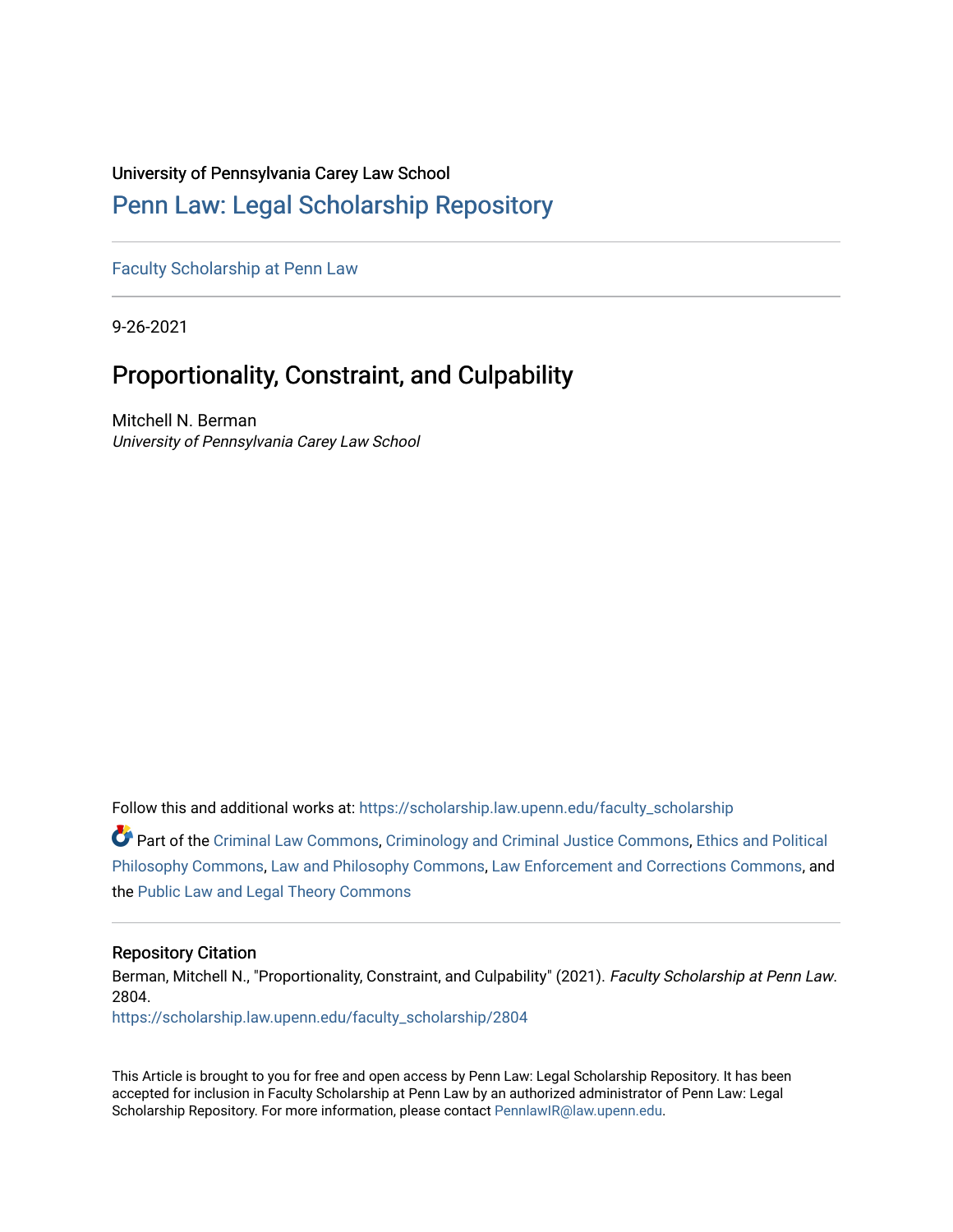# **Proportionality, Constraint, and Culpability**

Mitchell N. Berman\*

# Draft, October 25, 2020

*Abstract*: Philosophers of criminal punishment widely agree that criminal punishment should be "proportional" to the "seriousness" of the offense. But this apparent consensus is only superficial, masking significant dissensus below the surface. Proposed proportionality principles differ on several distinct dimensions, including: (1) regarding which offense or offender properties determine offense "seriousness" and thus constitute a proportionality relatum; (2) regarding whether punishment is objectionably disproportionate only when excessively severe, or also when excessively lenient; and (3) regarding whether the principle can deliver absolute ("cardinal") judgments, or only comparative ("ordinal") ones. This essay proposes that these differences cannot be successfully adjudicated, and one candidate proportionality principle preferred over its rivals, in the abstract; a proportionality principle only makes sense as an integrated part of a more complete justificatory theory of criminal punishment. It then sketches a proportionality principle that best fits the responsibility-constrained pluralist theories of criminal punishment that currently predominate. The proportionality principle it favors provides that punishments should not be disproportionately severe, in noncomparative terms, relative to an agent's culpability in relation to their wrongdoing.

## **Introduction**

Philosophers and theorists of the criminal law agree, almost without exception, that criminal punishment should be "proportional" to the offense, and that "disproportionate" punishment is unjust. But proportionality is a relational concept, and broad agreement among theorists at proportionality's surface masks a substantial divergence of views regarding what, precisely, should be proportional to what. Most notably, scholars invoke at least nominally different features or qualities of offender (e.g., blameworthiness, fault, culpability) or offense (e.g., severity,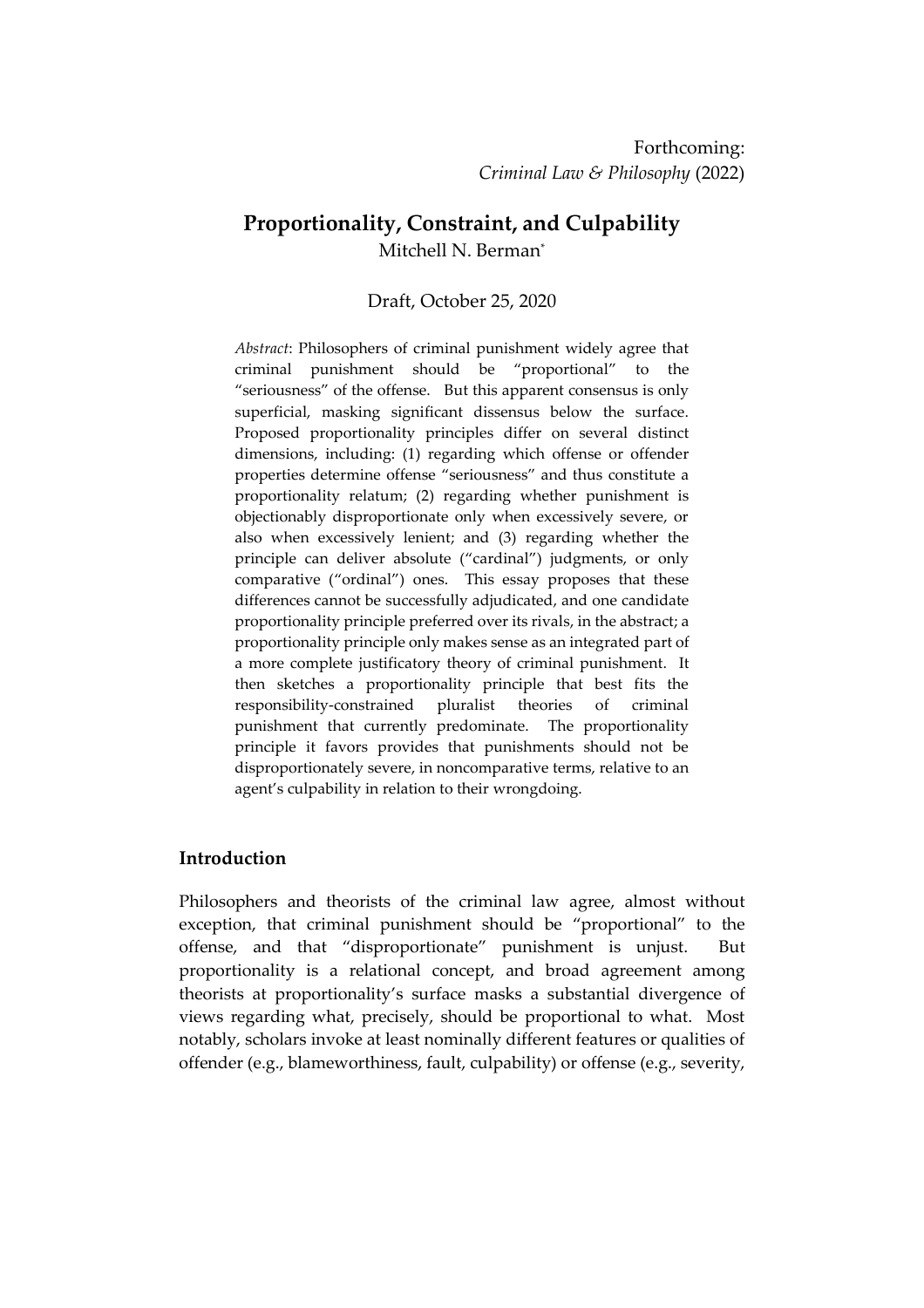harmfulness, wrongdoing) to which, they contend, punishment should be proportional. In addition, some scholars have fastened on different features of punishment (censure or condemnation, hard treatment or deprivation) to which the injunction of proportionality attaches. Combining the diversity of positions on these two relata yields a multiplicity of proposed proportionality principles or constraints.

That's not all. Every proffered proportionality principle weighs against punishments that are excessively *severe* by reference to the relevant property of offense or offender. Only some, however, also proscribe or militate against punishments deemed excessively *lenient*. That is, some proportionality principles are infringed only by "supra-proportionate" punishments, whereas others are infringed by supra-proportionate and "infra-proportionate" punishments alike. Furthermore, some proportionality principles have the capacity to police individual punishment-offense pairs, whereas others concern only how one such pair compares to other pairs. This is the difference between what theorists call "cardinal" and (merely) "ordinal" proportionality.

In short, principles of proportionate punishment vary on at least three dimensions: on the relata that ought to be proportional; on whether punishments are objectionably disproportionate only when too severe or also when not severe enough; and on whether proportionality can deliver only ordinal rankings or also cardinal measures, even if very rough. This article chooses sides on these three disputed issues. It advocates a proportionality principle, grounded in principles of humanity, that bars punishments that (a) are excessively *severe* (b) in *absolute* terms, relative to (c) the offender's *culpability in regard to wrongdoing*. I do not contend that this is the single true or correct proportionality principle but only that it fits best with a family of theories of punishment's justifiability that enjoy widespread current support.

This business is conducted over three sections. Section 1 presents a quick overview of the literature, demonstrating that scholars have championed a varied array of principles of penal proportionality. Section 2 takes a step back, addressing the more general question of what, if anything, justifies the imposition of legal punishment. It endorses what I take to be the dominant current scholarly view—namely, that punishment can be morally justified by pursuit of, or conformity with, a plurality of goods and reasons, but only if constrained by principles of distribution (as H.L.A. Hart termed them) 1 that respect differences in one or another aspect of the

<sup>\*</sup> Leon Meltzer Professor of Law, the University of Pennsylvania Carey Law School, and Professor of Philosophy, the University of Pennsylvania. Email: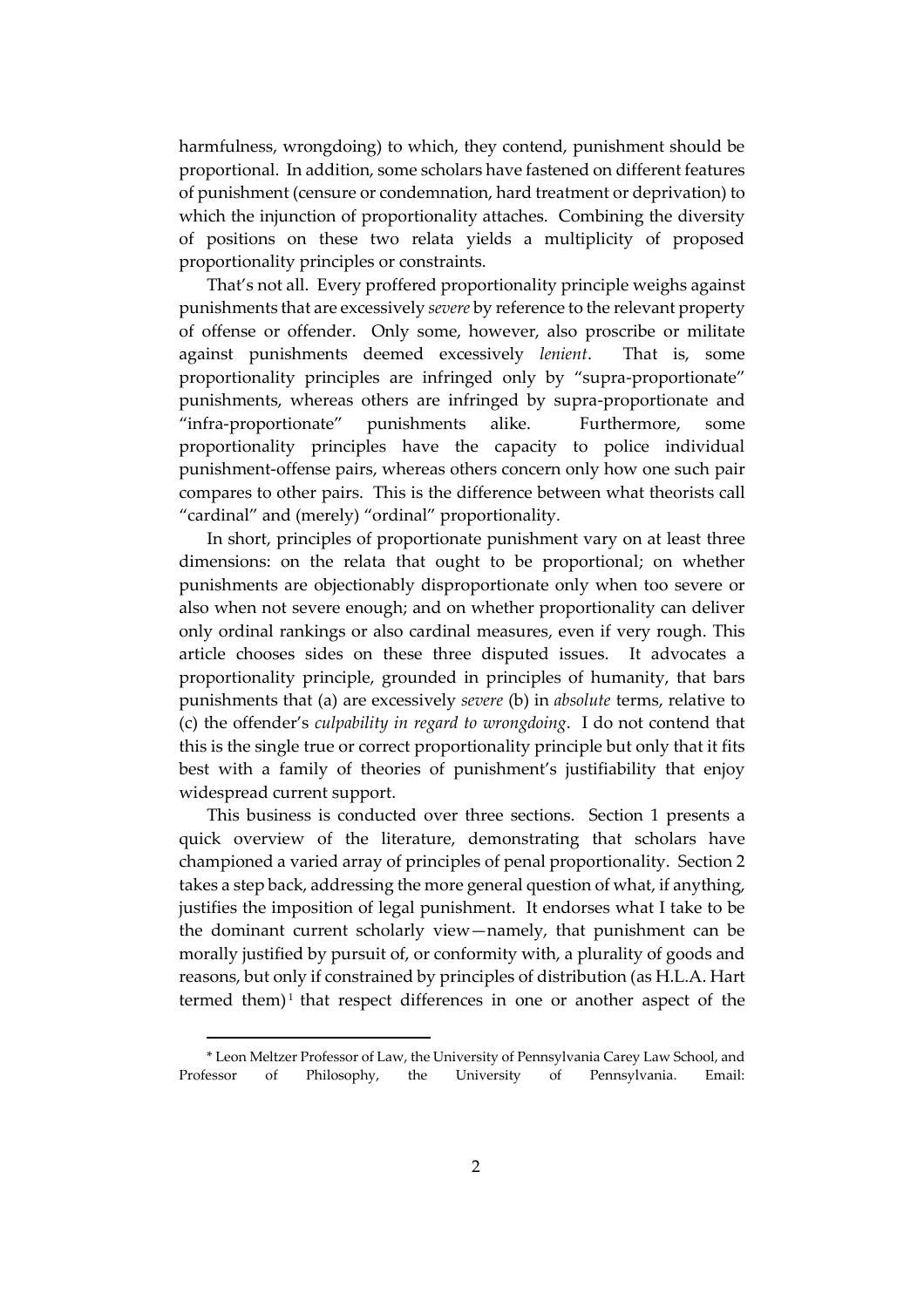offender's "responsibility" for the offense. I call this widely held position "responsibility-constrained pluralism."

Section 3 puts forth a sensible principle of proportionality for responsibility-constrained pluralists. First, this proportionality principle constrains punishment only from above, not also from below, because that is its point or function: to serve or embody the responsibility constraint. Second, the upper limits it supplies in one case need not involve comparisons to other punishments inflicted in other cases; it is absolute (though contextual), not comparative. Third, the relatum against which a punishment is measured for excessiveness centers on the offender's *culpability*. For want of space, this section cannot defend any one specification of a culpability-based proportionality relatum, but does aim to aid further work on that topic by demarcating the most important possibilities.

### **1. Principles of Proportionality: A Partial Typology**

Although champions of proportionality occasionally remark on the wide scholarly support that "the principle of proportionality" enjoys, <sup>2</sup> use of the definite article can mislead. Norms with very different content travel under that label, and no single version appears to be accepted by more than a handful of contributors to a substantial literature. This section focuses on three distinct respects in which proposed proportionality principles differ. These are not the only dimensions on which supposed and defended principles of penal proportionality vary. They might not be the three most important or illuminating. They're important enough to repay attention.

[mitchberman@law.upenn.edu.](mailto:mitchberman@law.upenn.edu) This paper has been prepared for a symposium on "Proportionality in the Criminal Law," sponsored by the Georgetown Institute for the Study of Markets and Ethics, and slated to appear in *Criminal Law and Philosophy.* I am grateful to John Hasnas and Doug Husak for arranging the event and inviting my participation, and to my fellow symposiasts for helpful comments and criticisms on a prior draft.

<sup>&</sup>lt;sup>1</sup> H.L.A. HART, PUNISHMENT AND RESPONSIBILITY 3-13 (1968).

<sup>2</sup> *E.g.,* Jesper Ryberg, *Proportionality and the Seriousness of Crimes, in* MICHAEL TONRY ED., OF ONE-EYED AND TOOTHLESS MISCREANTS: MAKING THE PUNISHMENT FIT THE CRIME 51, 51 (2020) ("The fact that the principle of proportionality has come to play a significant role in modern penal theory is not surprising."); Andrew von Hirsch, *Proportionality in the Philosophy of Punishment,* 16 CRIME & JUSTICE 55, 56 (1992) (contending that "[s]anctioning rationales differ from one another largely in the emphasis they give the principle of proportionality" and, therefore, that "the choice among sanctioning rationales is, in important part, a choice about how much weight to give to proportionality").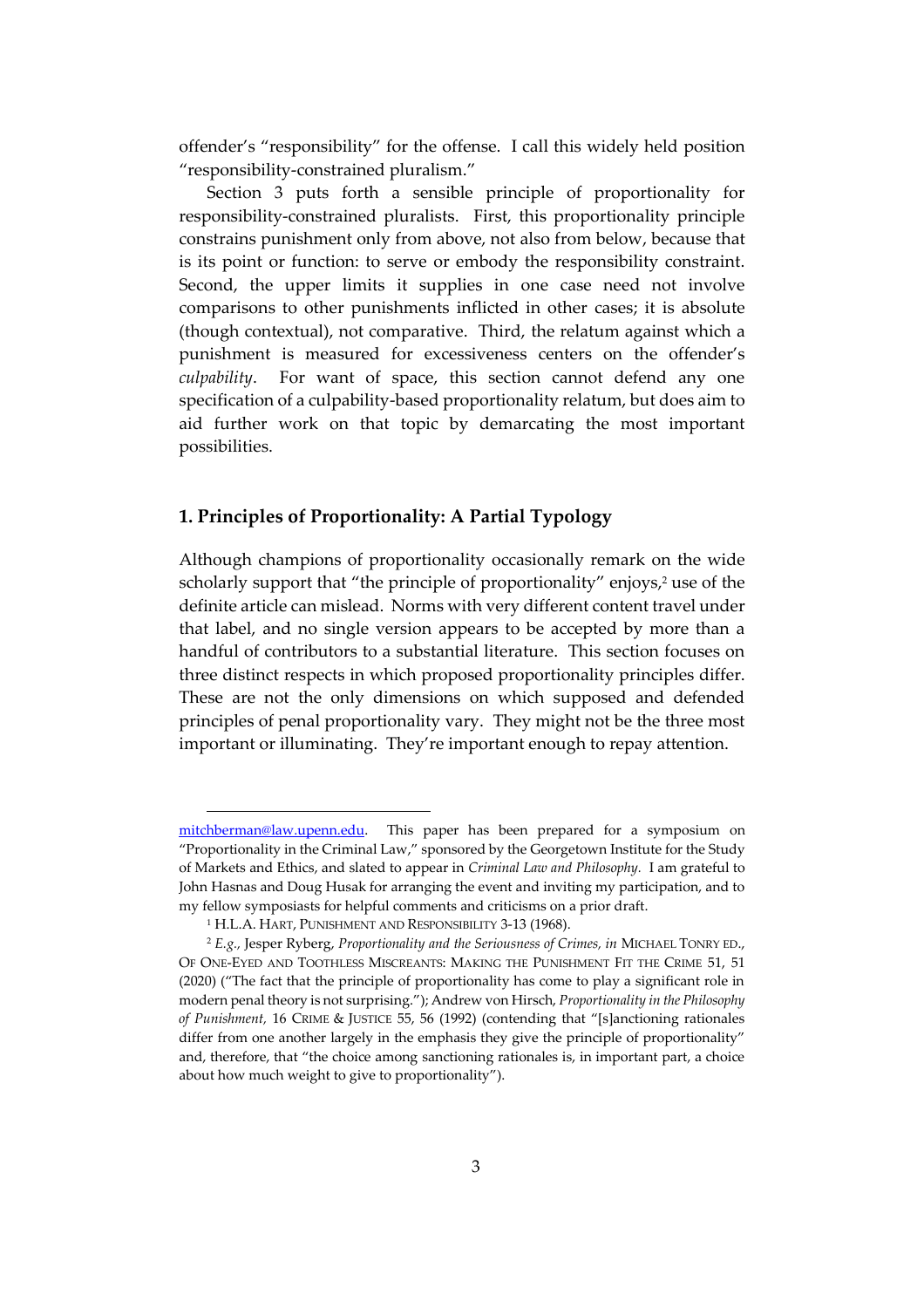First and most saliently, scholars advance varied views regarding the relata that are the principle's substance. Common formulations provide that punishment should be proportional to the "gravity" or "seriousness" of the offense.<sup>3</sup> But these versions are only as informative as are the notions of offense gravity or seriousness they incorporate. <sup>4</sup> Everybody understands that these formulations simply kick the can down the road until their constituents are specified. Whether proceeding via a conception of offense seriousness or gravity, or bypassing those notions entirely and cutting more quickly to the chase, theorists propose a diverse assortment of offense or offender characteristics to which punishment ought to be proportional. Many commentators focus entirely on properties that might sensibly be thought "internal" to the offender, such as the offender's "blameworthiness," "culpability," "guilt," or "desert." <sup>5</sup> Several focus outward, arguing that the seriousness that matters to proportionality is just the harm that the offense has caused, <sup>6</sup> or the disruption to "civil order" that it threatens.<sup>7</sup> Still others meld these two views, treating offense seriousness for proportionality purposes as some usually unspecified function of both blameworthiness (or culpability) and harm.<sup>8</sup>

That is one side of the equation, the side that concerns what punishment should be proportionate *to.* But the other side—the punishment side—can also be parsed or carved in different ways. Punishment is often defined as

<sup>3</sup> *See, e.g., id.*, at 56; JOHN DEIGH, FROM PSYCHOLOGY TO MORALITY: ESSAYS IN ETHICAL NATURALISM 232 (2019); Matt Matravers, *The Place of Proportionality in Penal Theory: Or Rethinking Thinking about Punishment, in* TONRY ED., OF ONE-EYED AND TOOTHLESS MISCREANTS, *supra* note 2, at 76, 77.

<sup>4</sup> *See, e.g.,* JOHN GARDNER, *Crime: In Proportion and in Perspective, in* OFFENCES AND DEFENCES 222 (2007) (noting that "everything turns on the applicable conception of 'the crime' and the specification of its axes of gravity"); Mirko Bagaric & James McConvill, *Giving Content to the Principle of Proportionality: Happiness and Pain as the Universal Currency for Matching Offence Seriousness and Punishment Severity,* 69 J. CRIM. L. 50, 51 (2005).

<sup>5</sup> *See, e.g.,* GARDNER, *supra* note 4, at 225-26; ANDREW ASHWORTH & ANDREW VON HIRSCH, PROPORTIONATE SENTENCING 134 (2005).

<sup>6</sup> Bagaric & McConvill, *supra* note 4.

<sup>7</sup> DEIGH, *supra* note 3, at 232. I assess Deigh's proposal in *Principles of Proportionate Punishment: Comments on* John Deigh, From Psychology to Morality: Essays in Ethical Naturalism, 102 PHIL. & PHENOM. RES. \_\_ (forthcoming 2021).

<sup>8</sup> *See, e.g.,* HART, *supra* note 1, at 234 (remarking sympathetically on "the deeply entrenched notion that the measure [of proportionality] should not be, or should not only be, the subjective wickedness of the offender but the amount of harm done"); von Hirsch, *supra* note 2, at 81 ("The seriousness of crime has two main elements: the degree of harmfulness of the conduct and the extent of the actor's culpability."); R.A. DUFF, PUNISHMENT, COMMUNICATION, AND COMMUNITY 135 (2001) (arguing that, for purposes of "the principle of proportionality," "criminal seriousness is usually taken to be a function of harm plus culpability"); Matravers, *supra* note 3, at 76 (same).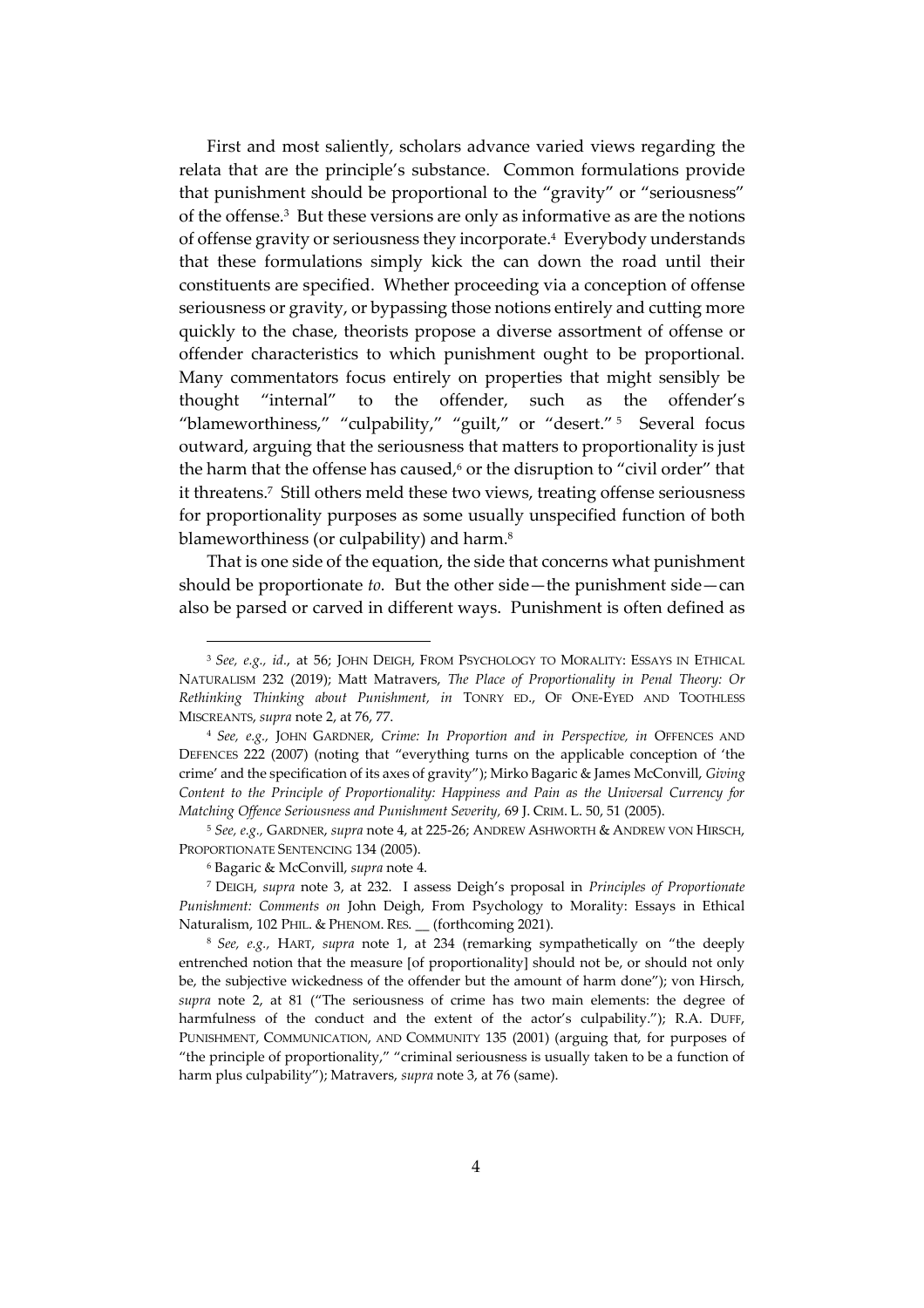condemnation or censure effectuated or communicated by means of hard treatment or deprivation.<sup>9</sup> Drawing on this definition, Doug Husak argues that "[e]ach of these components gives rise to its own distinctive principle of proportionality": a "principle of proportionality in censuring" provides that "the amount of reprobation deserved by an offender should be a function of the blameworthiness of his offence," while a "principle of proportionality in hard treatment" directs that "the severity of hard treatment deserved by the offender should be a function of the seriousness of his offence."<sup>10</sup>

Scholars differ on a second issue too. A proportionality principle proscribes, or weighs against, <sup>11</sup> disproportionate punishments. But punishment could be disproportionate, relative to the relevant offense or offender characteristics, either by being too severe or by being too lenient. To coin terms, call a proportionality principle that is offended only by excessively severe punishments a "ceiling principle," one that is offended only by excessively lenient punishments a "floor principle," and one that requires that punishments be neither too severe nor too lenient a "bracket principle." <sup>12</sup> I am not aware of any scholar who glosses or defends proportionality as only a floor principle. But some do explicitly defend only ceiling principles, <sup>13</sup> while many others explicitly defend bracket

<sup>9</sup> *See, e.g.,* ANDREW VON HIRSCH, PAST OR FUTURE CRIMES ch. V (1985); DUFF, *supra* note 8, at xiv-xv.

<sup>10</sup> Douglas Husak, *Strict Liability, Justice, and Proportionality, in* A.P. SIMESTER ED., APPRAISING STRICT LIABILITY 81, 95-97 (2005).

<sup>&</sup>lt;sup>11</sup> Which is it: "proscribes" or "weighs against"? Is this supposed "principle" really a *principle* (a contributory rather than decisive norm), or is it a *rule* (a decisive norm)? My view is the former, but I mean to be agnostic on this question for now.

 $12$  The ceiling/bracket distinction tracks the difference between what Jesper Ryberg calls "negative" and "positive" "proportionalist views." Ryberg, *supra* note 2, at 73. Antony Duff, however, uses the qualifiers "negative" and "positive" to mark a different proportionality distinction. *See infra* note 14.

<sup>13</sup> *See, e.g.,* Michael Tonry, *Is Proportionality in Punishment Possible, and Achievable, in*  TONRY, ED., OF ONE-EYED AND TOOTHLESS MISCREANTS,*supra* note 2, at 1, 4 ("[P]roportionality theory . . . support[s] two injunctions with which most people, citizens, scholars, and professionals alike, would say they agree. First, no one should be punished more severely than he or she deserves. Second, all else being equal, people who commit more serious crimes should be punished more severely than people who commit less serious ones, and vice versa."); Leo Katz & Alvaro Sandroni, *Strict Liability and the Paradoxes of Proportionality,* 12 CRIM. L. & PHIL. 365, 366 (2018) (construing the principle of "proportionate punishment" as a "prohibition of excessive punishment"); Hoare v. The Queen (Australia 1989) ("A basic principle of sentencing law is that a sentence of imprisonment . . . should never exceed that which can be justified as appropriate or proportionate to the gravity of the crime . . . .").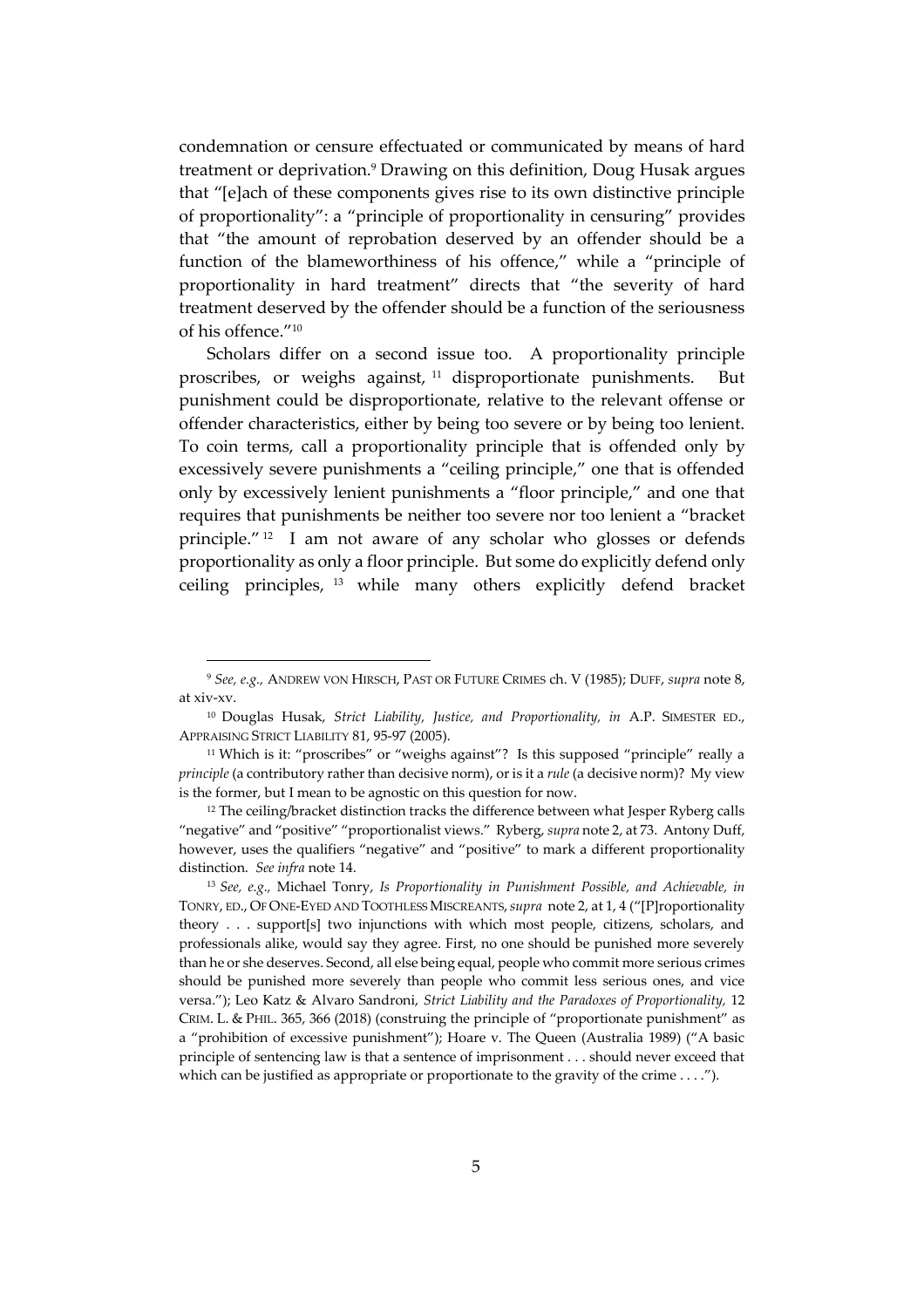principles.<sup>14</sup> Several are modestly ambiguous, focusing almost entirely on proportionality's role in protecting against excessively severe punishments, while defining the principle they favor in terms that would appear to proscribe excessively lenient punishments too.<sup>15</sup>

Third, commentators disagree about whether proportionality is only a comparative principle, one that addresses "how severely crimes should be punished relative to each other,"<sup>16</sup> or can also provide absolute guidance, by providing that some given punishment for some given offense can be disproportionately severe (or lenient) without regard for the punishments imposed on other offenders for other offenses. The standard vocabulary, thanks to Andreas von Hirsch, terms these versions of proportionality "ordinal" and "cardinal," respectively, though I'll follow Göran Duus-Otterström in preferring "absolute" and "comparative." 17 Terminology aside, the orthodox view holds that "[t]he proportionality principle is inherently comparative,"18a position that provokes proportionality's critics to complain that it "render[s] the appeal to proportionality chimerical as a basis for limiting punishment." <sup>19</sup> Accordingly, other defenders of proportionality maintain that proportionality can furnish absolute

<sup>15</sup> See, e.g., Youngjae Lee, *Why Proportionality Matters,* 160 U. PA. L. REV. 1835, 1836, 1838, 1843-44 (2012) Morris J. Fish, *An Eye for an Eye: Proportionality as a Moral Principle of Punishment,* 28 OXFORD J. LEG. STUD. 57, 61, 62, 68 (2008).

<sup>16</sup> ASHWORTH & VON HIRSCH, *supra* note 5, at 138.

<sup>17</sup> Göran Duus-Otterström, *Weighing Relative and Absolute Proportionality in Punishment, in* TONRY ED., OF ONE-EYED AND TOOTHLESS MISCREANTS, *supra* note 2, 30, 34.

<sup>14</sup> *See, e.g.,* von Hirsch, *supra* note 2, at 79-83; GARDNER, *supra* note 4, at 222; GIDEON YAFFE, THE AGE OF CULPABILITY: CHILDREN AND THE NATURE OF CRIMINAL RESPONSIBILITY 61 (2018) (contending that proportionality militates against punishments either "disproportionately small" or "disproportionately large"); DUFF, *supra* note 8, at 137-41 (arguing for a "negative" principle of proportionality that provides only that punishments *should not* be *dis*proportionate, as against a "positive" principle that directs that punishments *should be* proportionate, but emphasizing that disproportionate punishments are objectionable whether disproportionately harsh or disproportionately lenient).

<sup>18</sup> Tonry, *supra* note 13, at 4 n.2; *see also, e.g.,* HART, *supra* note 1, at 25 ("The guiding principle is that of a proportion within a system of penalties between those imposed for different offences where these have a distinct place in a commonsense scale of gravity. This scale itself no doubt consists of very broad judgements both of relative moral iniquity and harmfulness of different types of offence."); *id.* at 234 (arguing that the principle of proportionality "is concerned with the relationships within a system of punishment between penalties for different crimes, and not with the relationship between particular crimes and particular offences"); GARDNER, *supra* note 4, at 222 ("the proportionality principle does not in itself specify or even calibrate the scale of punishments which the State may implement, but simply indicates how different people's punishments . . . should stand *vis-à-vis* another .  $\ldots$ ").

<sup>19</sup> Nicola Lacey & Hanna Pickard, *The Chimera of Proportionality: Institutionalising Limits on Punishment in Contemporary Social and Political Systems*, 78 MODERN L. REV. 216, 227 (2015).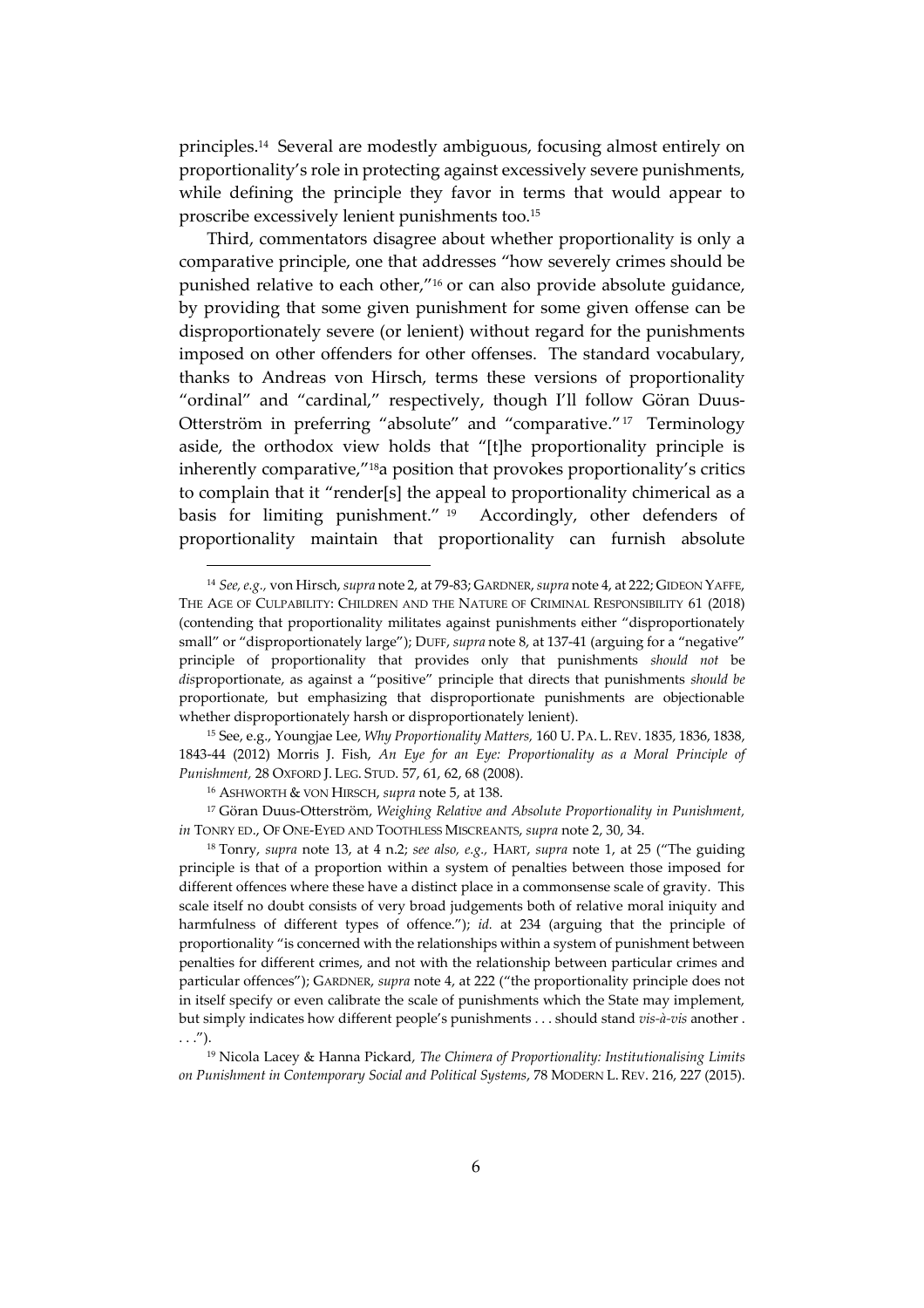standards, even if such standards "are ultimately supplied by sociocultural conventions" and subject to substantial ineliminable vagueness.<sup>20</sup>

For all these reasons, perhaps among others, broad agreement on the proposition that punishment should be proportional to the offense is largely uninformative. As Gideon Yaffe recently observed, proportionality remains "one of the most elusive of the central concepts in the theory of punishment." 21

#### **2. Justifying Punishment: Responsibility-Constrained Pluralism**

Why do so many principles of proportionality compete for our endorsement? It's partly due to the fact that they're not freestanding norms depending entirely on their own independent merits. Instead, a principle of proportionality is ideally an integrated component of a broader theory of criminal law that includes an account of what justifies the institution of legal punishment, or its infliction in individual cases, in the first place. Proportionality principles are less like groceries to choose from a market and more like ingredients to select for a dish. Because theorists justify punishment on varied grounds, it stands to reason that preferred proportionality principles will vary too. A quasi-Kantian theory on which justice demands that we give wrongdoers what they deserve, a Benthamite theory structured entirely to maximize aggregate pleasure net of pain, and a Hartian mixed theory will naturally conceptualize proportionality requirements differently (if at all). So the path toward a principle of proportionality reasonably starts with some basic commitments of criminal law theory.

Obviously, this is not the place to develop and defend a theory of the justifiability of legal punishment. I'll have to content myself with simply putting on the table one that I have argued for elsewhere.<sup>22</sup> I call it "responsibility-constrained pluralism." It is not merely the view I favor, but also, and more importantly, a view that plausibly predominates among

<sup>20</sup> *E.g.,* Duus-Otterström, *supra* note 17, at 42-44.

<sup>21</sup> YAFFE, *supra* note 14, at 61. *See also, e.g.,* Michael Tonry, *Preface, in* TONRY ED., OF ONE-EYED AND TOOTHLESS MISCREANTS, *supra* note 2, AT vii, vii (bemoaning "[t]hat so central a concept [as proportionality] remains so poorly understood").

<sup>22</sup> *See* Mitchell N. Berman, *Punishment and Justification*, 118 ETHICS 258 (2008); Mitchell N. Berman, *Modest Retributivism, in* KIM FERZAN & STEPHEN MORSE EDS., LEGAL, MORAL, AND METAPHYSICAL TRUTHS: THE PHILOSOPHY OF MICHAEL MOORE (2016); Mitchell N. Berman, *The Justification of Punishment, in* ANDREI MARMOR ED., THE ROUTLEDGE COMPANION TO THE PHILOSOPHY OF LAW 141 (2012).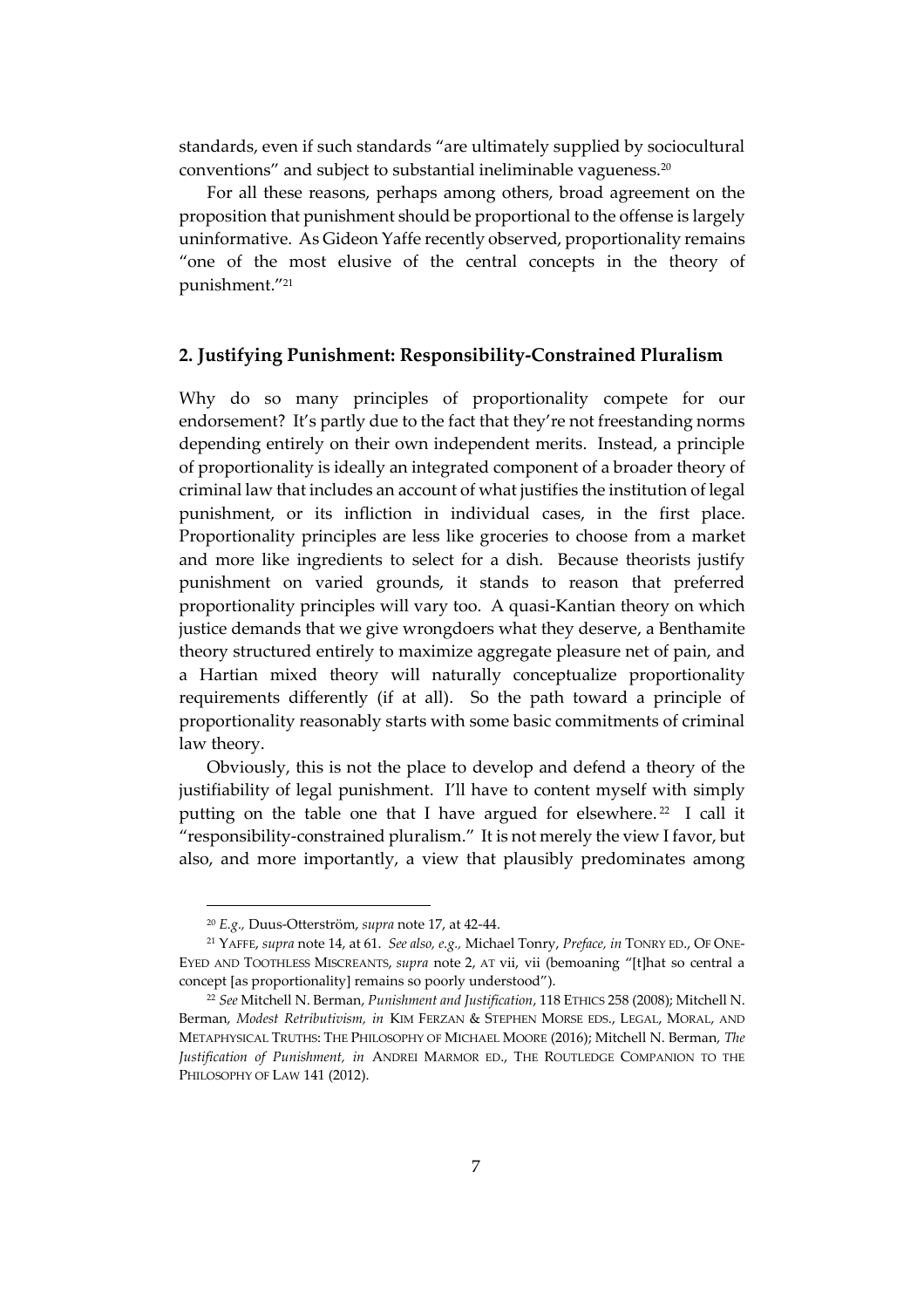current philosophers of criminal law. Views pressed by all of the following scholars, among others, fall within this broad family: Doug Husak, John Gardner, Larry Alexander and Kim Ferzan, Leo Zaibert, C.L. Ten, Michael Cahill, and Thom Brooks. 23 As a class, such theories possess three important features: they are pluralist, retributivist-friendly, and constrained.

First, pluralistic theories insist that punishment can secure a variety of goods, or can be supported by a variety of reasons, and that the plurality of relevant goods and reasons bear on the all-things-considered permissibility of the punishment inflicted. Most of these theories take a consequentialist or "instrumentalist"24—cast: they provide that the infliction of punishment can only be justified by the net good consequences that it will produce, or can reasonably be expected to produce. Unlike classical utilitarian justifications of punishment, however, versions of pluralistic instrumentalism are all, well, pluralistic. Rather than reducing all value to hedonic states, they maintain that there are several or many different goods at which punishment could reasonably aim, not all of which are reducible to a single currency: aggregate social welfare, a reduction in moral wrongdoing, the promotion of individual autonomy, the stability and security of a civil order, and more.

Second, some or many pluralists about punishment are retributivists. Pluralism about punishment might seem challenging for retributivists if we define retributivism as a "backward-looking," or anti-consequentialist, justification for punishment. But that is not necessary.<sup>25</sup> Retributivism is commonly defined as a view that justifies punishment at least in part by reference to a wrongdoer's desert. If a wrongdoer deserves to suffer, or deserves some negative or hostile response, in virtue of their (culpable)

<sup>23</sup> *See, e.g.,* Douglas Husak, *Why Punish the Deserving?*, 26 NOUS 447 (1992); GARDNER, *supra* note 4, at 214-15, 281-82; LARRY ALEXANDER & KIMBERLY KESSLER FERZAN, CRIME AND CULPABILITY: A THEORY OF CRIMINAL LAW ch. 1 (2009); LEO ZAIBERT, RETHINKING PUNISHMENT (2018); C.L. TEN, CRIME, GUILT, AND PUNISHMENT 6 (1987); Michael T. Cahill, *Punishment Pluralism*, in MARK D. WHITE ED., RETRIBUTIVISM: ESSAYS ON THEORY AND POLICY 25 (2011); THOM BROOKS, PUNISHMENT (2012).

<sup>24</sup> *See* VICTOR TADROS, THE ENDS OF HARM: THE MORAL FOUNDATIONS OF CRIMINAL LAW 13 (2011) (advocating that forward-looking justifications for punishment be labeled "instrumentalist" rather than "consequentialist" precisely to make less likely the misunderstanding that such accounts must embrace consequentialism as a comprehensive moral theory).

<sup>25</sup> I examine consequentialist ("instrumental," "teleological") versus nonconsequentialist versions of retributivism in Mitchell N. Berman, *Two Kinds of Retributivism*, *in* R.A. DUFF AND STUART P. GREEN EDS., PHILOSOPHICAL FOUNDATIONS OF CRIMINAL LAW 433 (2011). For elaboration on the recent prevalence of pluralistic retributivism see my *Review of* Rethinking Punishment, NOTRE DAME PHIL. REV., Nov. 4, 2018, available at [https://ndpr.nd.edu/news/rethinking-punishment/.](https://ndpr.nd.edu/news/rethinking-punishment/)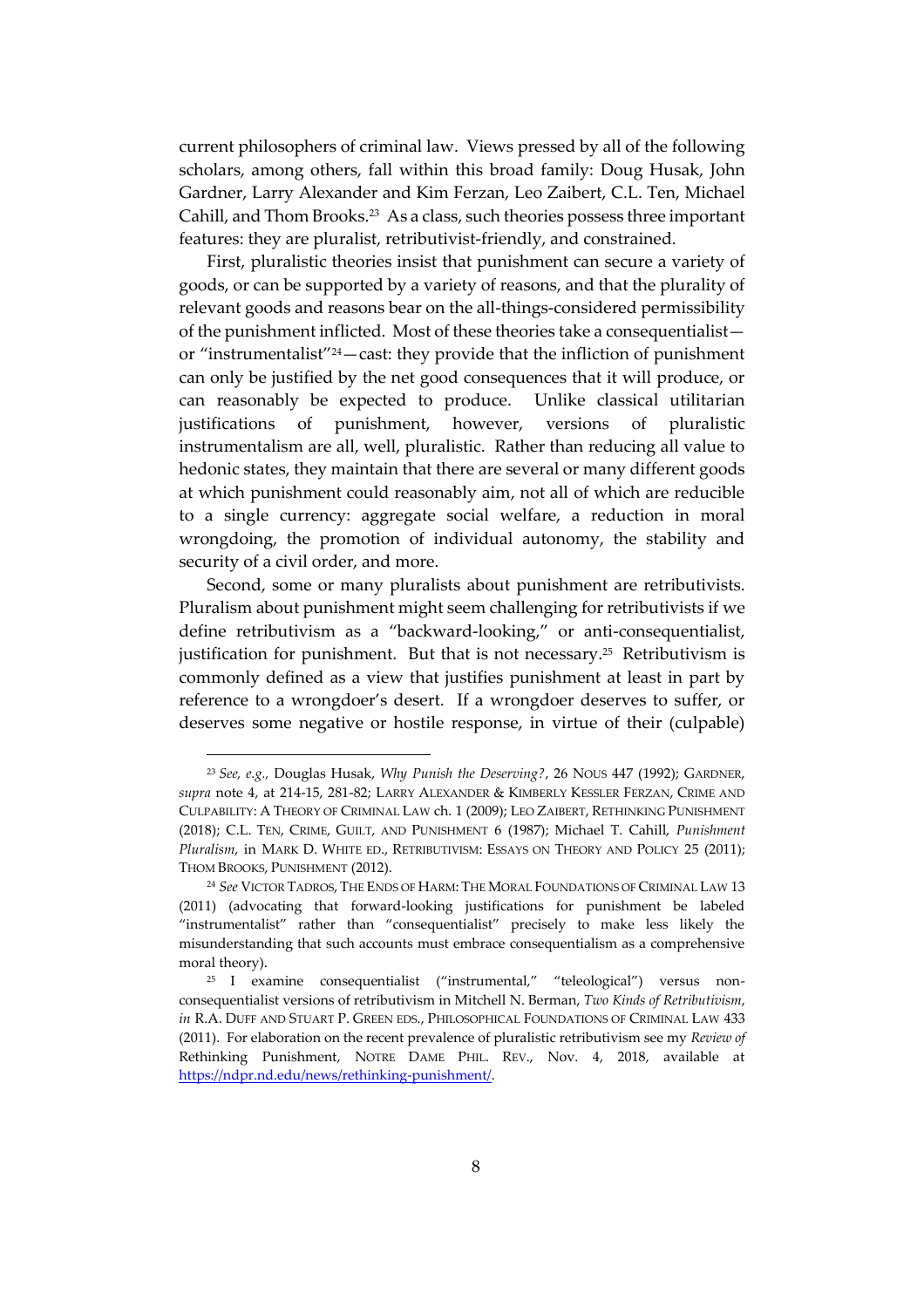wrongdoing, then one of the goods at which punishment may justifiably aim, the realization of which can contribute to punishment's overall justifiability, is the state in which the wrongdoer's negative desert is satisfied. If this is only one good among several that punishment can secure, and especially if this one good does not assume clear priority over other goods, then the account is pluralist. But if realizing negative deserts is a goal that the state may permissibly pursue, one that has sufficient weight to make a difference, at least sometimes, to whom, how, and how much, the state ought to punish, then the account also rightly qualifies as retributivist.<sup>26</sup>

This point warrants emphasis because contributions to the proportionality literature frequently characterize retributivism in narrow terms that bias the debate over proportionality principles. Take Michael Tonry's recent claim, in a valuable volume of essays on the topic, that "all retributivists agree that the seriousness of the crime should be the sole or a primary determinant of the punishment's severity."<sup>27</sup> But retributivists do not all agree on what Tonry says they do (at least so long as enough content be given the terms "seriousness" and "a primary determinant" to avoid vacuity). For one, Husak is a retributivist, yet I read him to be rejecting Tonry's view when contending that "[i]f we have good reason to inflict different amounts of punishment on two offenders who have committed equally serious crimes, we should not be worried that our decision does not preserve proportionality." <sup>28</sup> I consider myself a retributivist, yet I too would not assign crime seriousness quite the privileged role that Tonry claims for it. Tonry's version of retributivism naturally entails that proportionality will be a bracket principle: punishment severity should be proportional to offense seriousness—neither too much nor too little. The pluralistic retributivism defended by Husak, myself, and others need not.

(While we're here, it's important to distinguish a "principle of proportionality" from "proportionality theory," understood as a sentencing reform proposal championed by von Hirsch, Ashworth, and Tonry among others. Stripped to fundamentals, that program advises legislatures to set sentences at levels that comport with judgments about relative offense seriousness, and thus adopts an ordinal bracket principle of proportionality by definition. In contrast, I take philosophical investigations into candidate principles of proportionality to be first-order inquiries of political morality

<sup>26</sup> *See* Berman, *Modest Retributivism, supra* note 22, at 46-47.

<sup>27</sup> Tonry, *supra* note 13, at 6.

<sup>28</sup> Douglas Husak, *Why Legal Philosophers (Including Retributivists) Should Be Less Resistant to Risk-Based Sentencing, in* PREDICTIVE SENTENCING: NORMATIVE AND EMPIRICAL PERSPECTIVES 44-45 (2019), *quoted in* Tonry, *supra* note 13, at 4.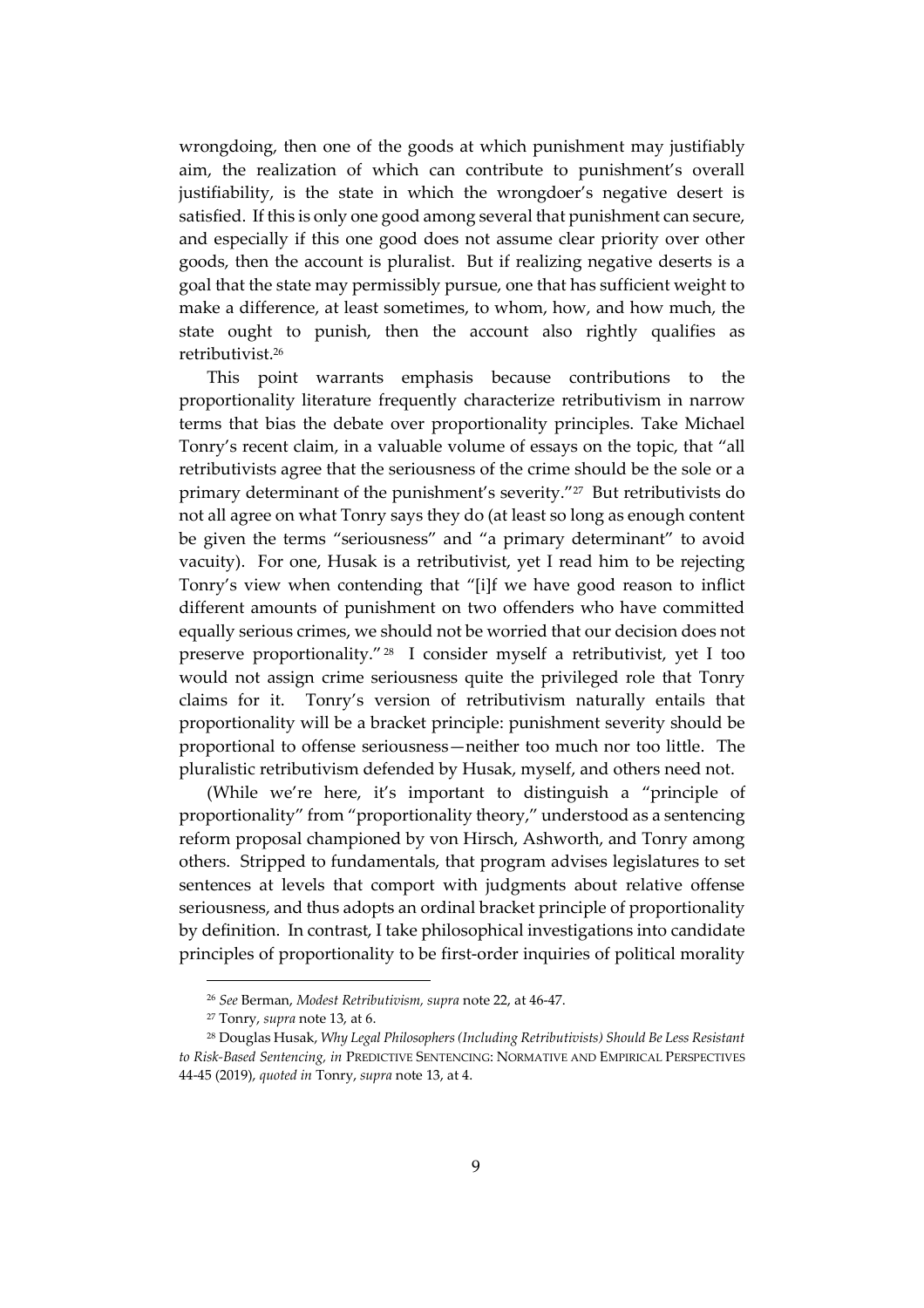into the in-principle justifiability of state punishment. Such investigations lie some distance upstream from the promotion and defense of a supposedly implementable program of criminal law reform.29)

Third, the overwhelming majority of pluralists about punishment's justifying goals or ends, whether retributivist or anti-retributivist, advocate a moral constraint on pursuit of those ends. This position traces back to Hart's insistence that pursuit of a consequentialist "general justifying aim" should be constrained by principles of "distribution." <sup>30</sup> The first principle of distribution—distribution in liability—provides that punishment could justly be imposed only on "an offender for an offense." The second principle—distribution in amount—Hart never fleshes out with great precision. He is often read, however, as contending that it "forbid[s] us . . . to punish the guilty more harshly than they deserve." <sup>31</sup> Regardless of whether this was Hart's own position, exactly, it is plainly one that many contemporary punishment theorists embrace, though sometimes referencing an offender's guilt, blameworthiness, or culpability as a substitute for, or supplement to, the language of desert.

In an influential article, John Mackie dubbed the theory "negative retributivism."<sup>32</sup> But that's a misleading name for the view if, as I have already suggested, we reserve the "retributivist" label for accounts in which realizing an offender's negative desert counts as an affirmative reason (of some strength) for the state to inflict punishment.<sup>33</sup> Antony Duff's proposed term for this position—"side-constrained consequentialism,"  $34$  —is an improvement, though I'd offer two (friendly) amendments. First, because proponents of the view overwhelmingly recognize a plurality of legitimate punishment objectives, I'd substitute "pluralism" for "consequentialism." Second, because the side constraint is furnished by respect for some feature of the offender's responsibility, I'd make that fact explicit. Thus are we led to "responsibility-constrained pluralism." If not the single predominant

<sup>29</sup> In general, it strikes me that some anti-retributivists are insufficiently attentive to differences between more "pure" and more "applied" retributivist projects, too often assuming that critiques of the latter burn the former too. For want of space, though, I'll have to leave this complaint as an undefended assertion.

<sup>&</sup>lt;sup>30</sup> Hart called these constraints retributivist though few commentators today would endorse that characterization.

<sup>31</sup> DUFF, *supra* note 8, at 11.

<sup>32</sup> J.L. Mackie, *Morality and the Retributive Emotions,* 1 CRIM. JUST. ETHICS 3 (1982).

<sup>&</sup>lt;sup>33</sup> It is widely assumed that "negative retributivism" (that desert is a necessary condition on just punishment) is entailed by any form of "positive retributivism" (that desert provides a reason to punish). I challenge that inference in Berman, *The Justification of Punishment, supra* note 22, at 154.

<sup>34</sup> DUFF, *supra* note 8, at 11-14.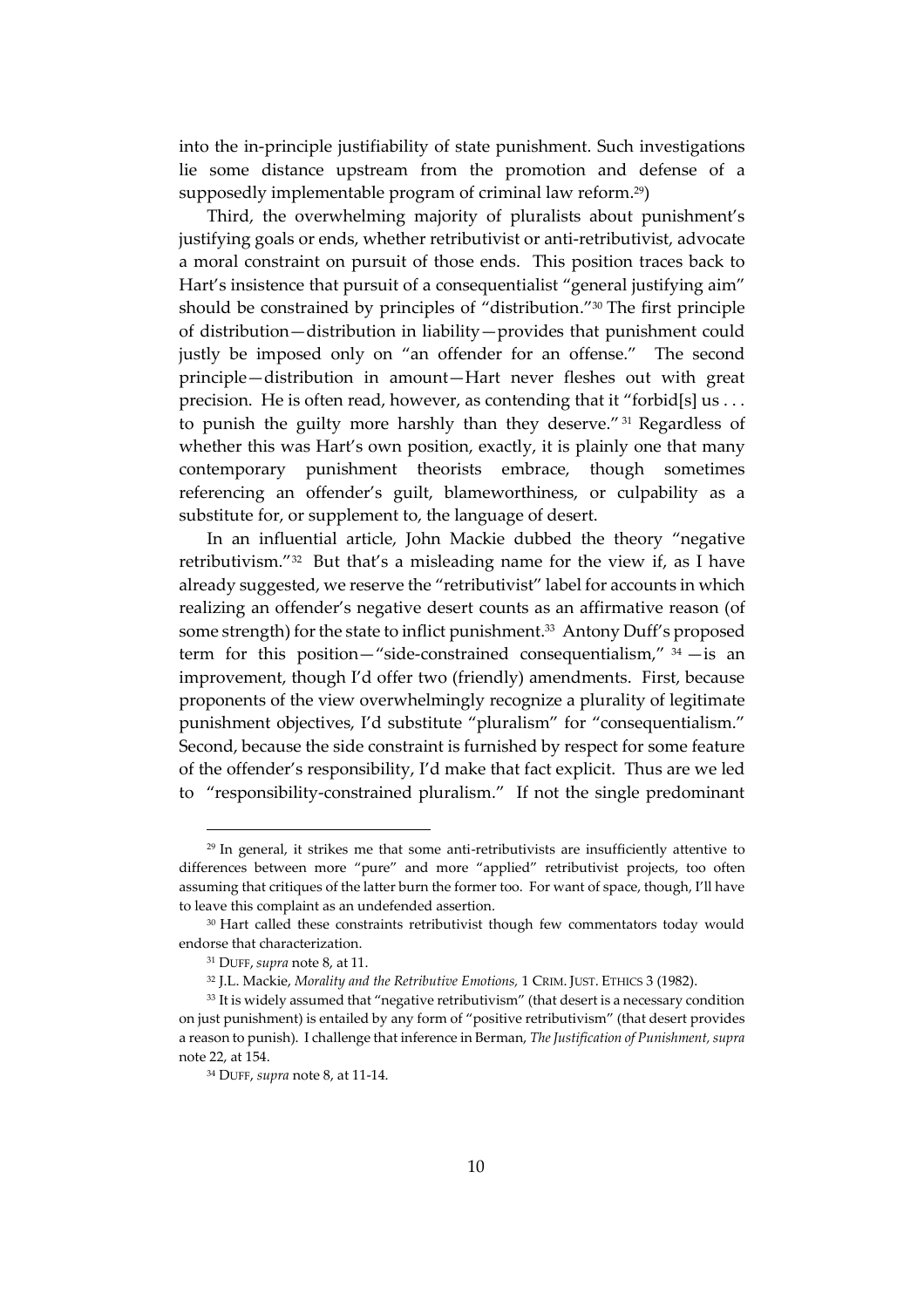contemporary justificatory theory of legal punishment, it's a strong candidate for that title.

#### **3. Responsibility-Constrained Pluralism and Proportionality**

For those who adopt any version of a responsibility-constrained pluralism, the most likely role for a principle of punishment proportionality will be obvious: it gives content to the responsibility constraint. Sure enough, this is precisely how Mackie viewed things. Negative retributivism, he said, provides not solely that only the guilty may be punished, but also "that even one who is guilty must not be punished to a degree that is *out of proportion* to his guilt."<sup>35</sup> Similarly, David Wood describes the side constraints on "Hart's theory of punishment" as providing, first (distribution in liability), "that we never punish the innocent," and second (distribution in amount), that "we never impose *disproportionately harsh* punishment on the guilty." 36 This, in short, is the most plausible and attractive proportionality principle for responsibility-constrained pluralists. I'll designate this principle PoP/RCP. This section fleshes it out, exploring what implications PoP/RCP has for the three respects identified in Section 1 in which principles of proportionality vary.

First, though, a word about principles of proportionality and retributivism. It is a striking assumption of much of the recent proportionality literature that proportionality is a concern for retributivists alone.<sup>37</sup> This section rejects that assumption. PoP/RCP is a principle for responsibility-constrained pluralists, whether retributivist or antiretributivist.<sup>38</sup> Moreover, to reiterate a point made only a few paragraphs earlier, even some of the pluralists I'm calling retributivist might not register as retributivist under some of the more restrictive conceptions of that concept.

<sup>35</sup> Mackie, *supra* note 32, at 4 (emphasis added).

<sup>36</sup> David Wood, *Punishment: Consequentialism,* 5 PHIL. COMPASS 455, 465 (2010) (emphasis added). *See also, e.g.,* Richard L. Lippke, *Some Surprising Implications of Negative Retributivism,* 31 J. APP. PHIL. 49, 49 (2014).

<sup>&</sup>lt;sup>37</sup> The supposition that principles of proportionality are of unique or particular concern to retributivists runs through most of the chapters in TONRY ED., OF ONE-EYED AND TOOTHLESS MISCREANTS, *supra* note 2.

<sup>38</sup> *Accord* Alice Ristroph, *Proportionality as a Principle of Limited Government,* 55 DUKE L.J. 263, 266 (2005).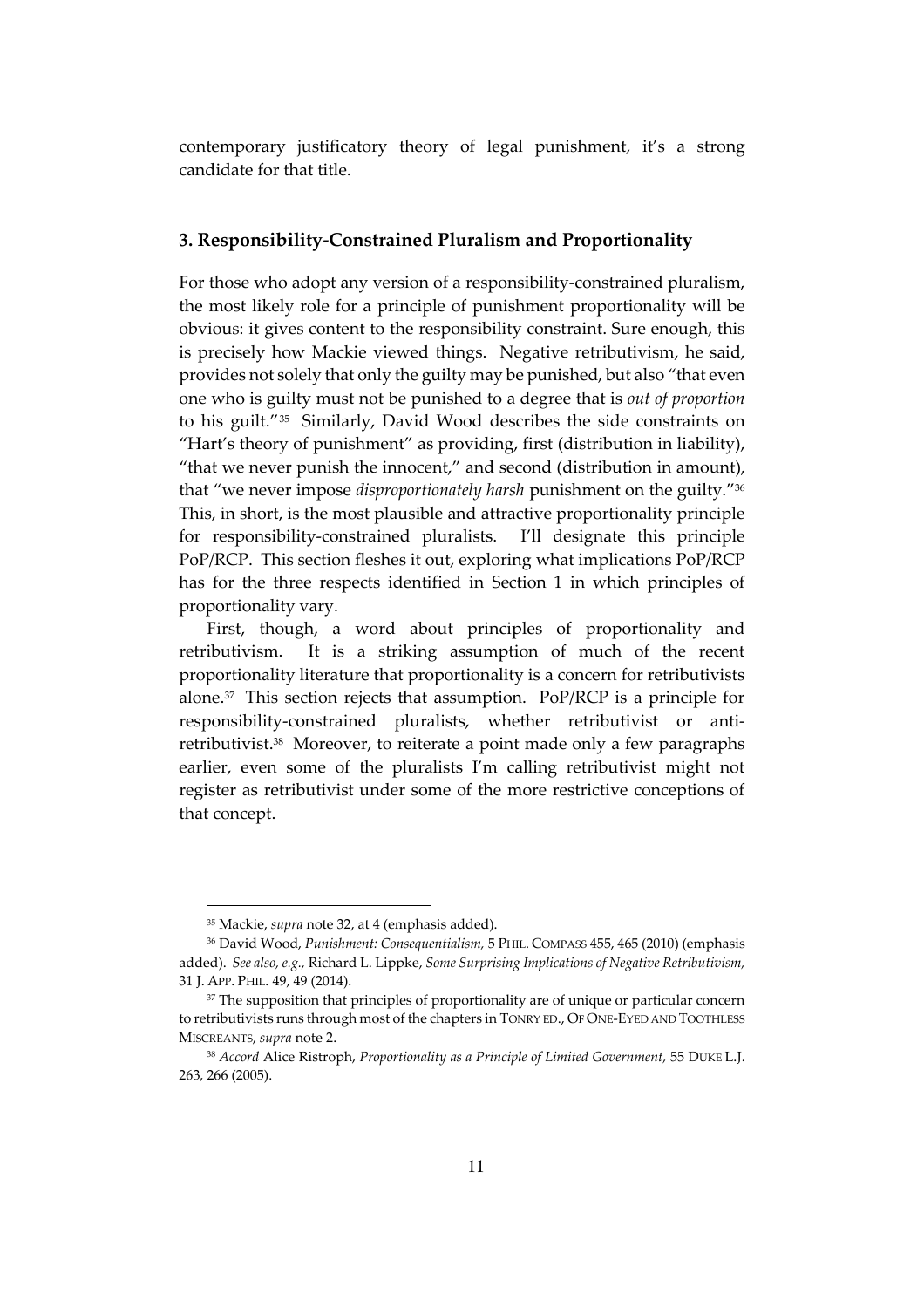#### **3.1. Ceiling, not bracket**

First, PoP/RCP is only a ceiling principle, not a bracket principle, because that's the role it plays in the theory: it serves the responsibility constraint, and that constraint aims to protect individuals from excessively harsh treatment by the state, not to guard against unduly lenient treatment.

That proportionality is a ceiling principle will be obvious, or nearly so, to responsibility-constrained pluralists who are anti-retributivist. If you don't believe that wrongdoers ever deserve anything bad or disagreeable, or that, even if they do, furnishing those bads is not a permissible aim of a legitimate state, then you won't see any need for or value in a normative principle that condemns punishments that are too lenient relative to the offender's responsibility. (By way of contrast, you will see value in a principle that condemns punishments too lenient relative to, for example, the community's interest in physical security.)

But responsibility-constrained retributive pluralists might be expected to view things differently.<sup>39</sup> As retributivists, they believe that punishment should not be too lenient relative to the offender's desert, and as constraintists, they believe that punishment should not be too excessive, also relative to desert. It might seem to follow that there is no single principle of proportionality that all or most responsibility-constrained pluralists could be expected to share. Rather, responsibility-constrained retributive pluralists endorse a bracket principle of proportionality while their anti-retributivist cousins reject the floor principle, thereby leaving themselves with only a ceiling principle.

That would be the right lesson, I think, if pluralist retributivists believed that the injunctions that states (a) should ensure that wrongdoers receive the punishment they deserve, and (b) should not inflict punishment excessive relative to a wrongdoer's desert, are of comparable force or stringency. But very few do believe that; if they did, they probably wouldn't be pluralists. And if responsibility-constrained retributive pluralists do not assign the same force or stringency to the floor and ceiling aspects of a putative single bracket principle, then it is doubtful that their two positions are best conceived as dual aspects *of a single principle*. If retributivist and anti-retributivist pluralists (as a group) assign the same normative force to a principle that militates against punishments excessively severe relative to offender responsibility, and if retributivist pluralists assign lesser force to any principle or consideration that militates against punishments that are unduly lenient relative to offender

<sup>&</sup>lt;sup>39</sup> I am grateful to Doug Husak for provoking me to say more in response to this line of thought.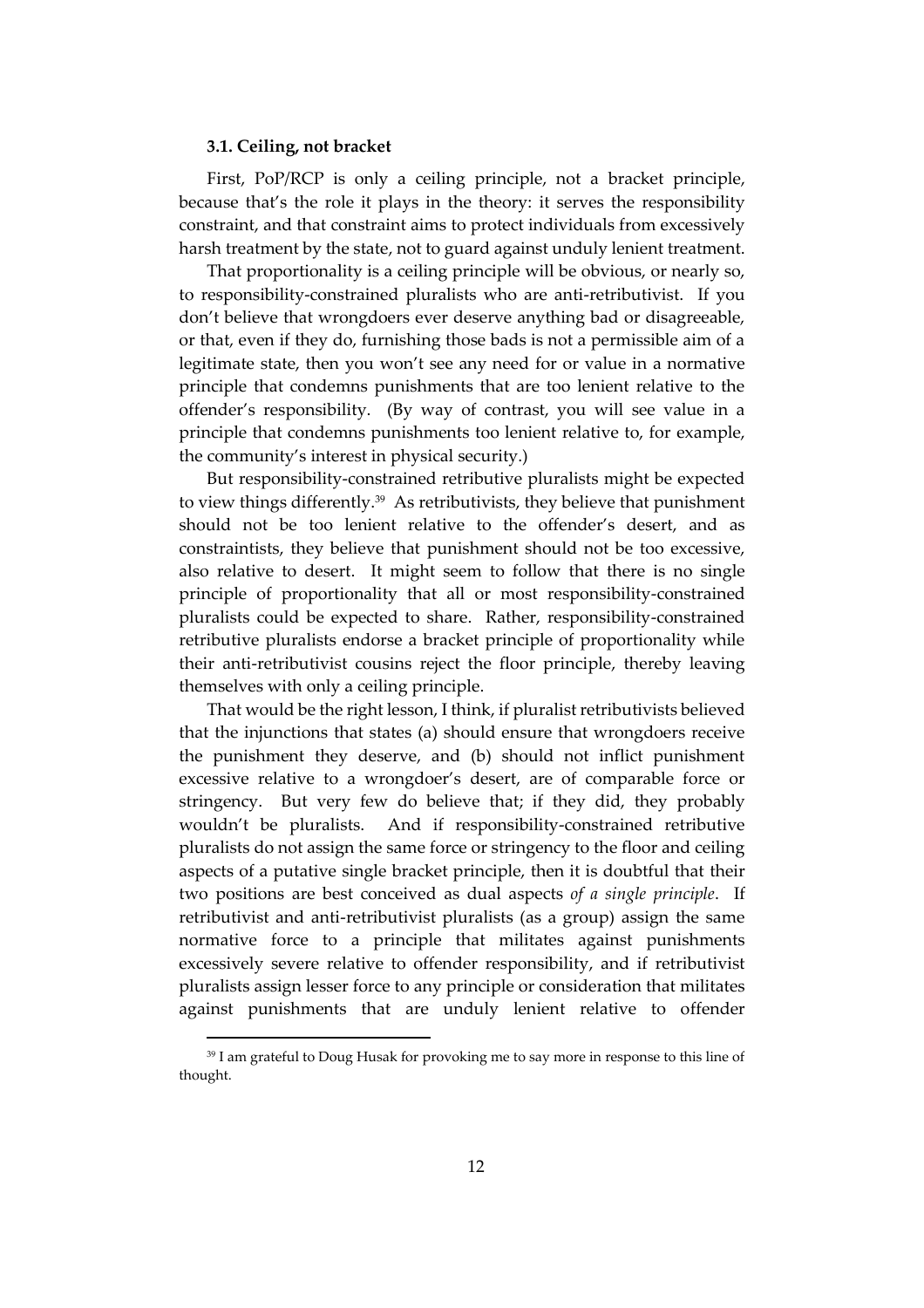responsibility, then it seems more perspicuous to describe responsibilityconstrained pluralists, whether retributivist or anti-retributivist, as aligned in espousing a ceiling principle of proportionality—a principle of political morality according to which state-inflicted punishment should not be excessively disproportionate relative to some feature of offender responsibility. This is true even while it is also true that retributivists in that large class also believe, while their anti-retributivist peers deny, that wrongdoers deserve to suffer (or to be punished, or to experience their wrongdoing as personally costly, etc.) on account of their wrongdoing, and that furnishing such negative desert counts among the ends that a just state should pursue.

More generally, pluralists of both retributive and anti-retributive stripes, don't need a separate proportionality principle to bear against unduly *lenient* punishments—not because pluralists are indifferent to the possible costs of great leniency, but because it is the very fact of pluralism with respect to the goods at which punishment should aim that already guards against undue leniency.

#### **3.2. Absolute, not (merely) comparative**

Second, PoP/RCP aims to have absolute, noncomparative bite, not solely comparative ("ordinal") force. To see why, it is helpful to advert now to another respect, additional to those canvassed in section 1, in which proposed proportionality principles differ—with regard, not to their contents, but to their grounds or justifications.

A principle of proportional punishment does not rest on its own moral bottom. It is not a moral primitive. Rather, if a principle of proportionality does merit our allegiance, it will be grounded in or entailed by principles or values that have independent moral status. This is why proportionality defenders often say that proportionality is required by "principles of justice."<sup>40</sup> That might be so, but because there are so many conceptions of justice, invocation of the bare concept, standing alone, is about as informative as is the claim that punishment severity should be proportional to offense "seriousness." And when proportionality theorists do give content to the capacious concept of justice—or when they bypass the language of "justice" entirely—they collectively invoke all manner of values and principles as grounds for proportionality.

Despite the variety of terms that theorists invoke, and to overgeneralize only a little, it seems to me that the principal animating values are of two

<sup>40</sup> *E.g.,* von Hirsch, *supra* note 2, at 68; GARDNER, *supra* note 4, at 235 (proportionality concerns "justice between offender and offender"); DEIGH, *supra* note 3, at 232, 242.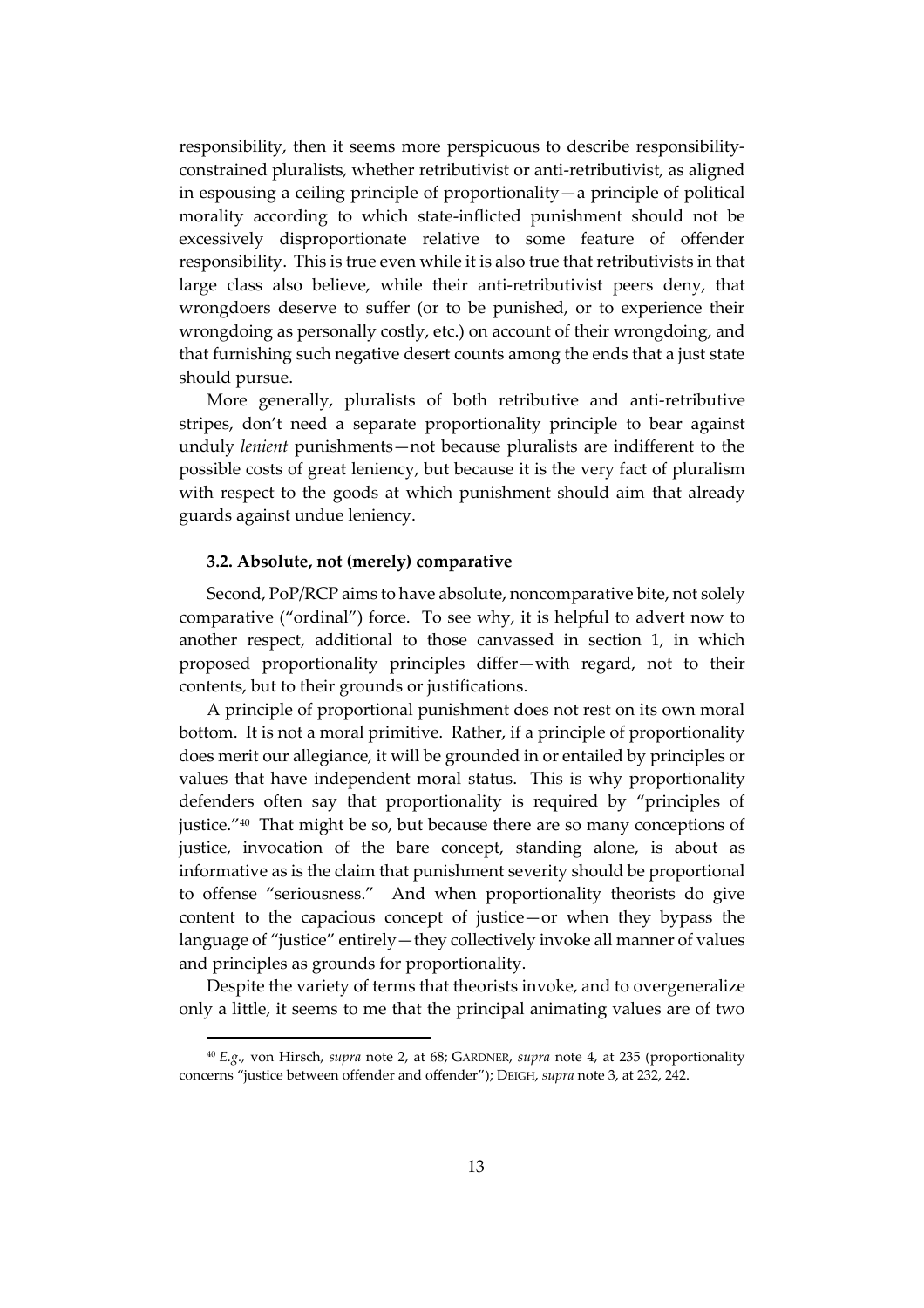types: fairness or equality on the one hand, $41$  and humanity on the other. $42$ It seems further that there is a non-accidental relationship between the value that supposedly grounds proportionality and the character of the proportionality principle that it grounds: principles grounded in fairness and equality tend to be only comparative, whereas principles grounded in humanity aspire to be absolute. To the extent this is so, whether PoP/RCP is an absolute or merely comparative proportionality principle depends on the moral values or principles that demand that the state's pursuit of plural ends via the infliction of punishment be constrained in the first place.

When the issue is thus posed, it strikes me as adequately clear—though also hard to establish in a short space—that a responsibility-based constraint on punishment is grounded (chiefly) in considerations of humanity, not in considerations of equality. The animating thought is that personhood or human dignity or the like ground moral limits on the permissibility of using persons for good ends even when some such use is licensed by the individual's own wrongdoing. Wrongdoers do not forfeit protection against all impositions that, but for their wrongdoing, would be rights-violating. And the reason they don't is because we are constrained by duties of humanity in how we may treat a person, constraints that have force entirely apart from how we have treated others.

Of course, it is one thing to say that PoP/RCP has noncomparative aspirations, another to conclude that those aspirations can be realized. The reason to think that purportedly absolute proportionality principles cannot deliver on what they promise is plain enough: it seems highly implausible that the specific point, or vague line, at which some quantum of punishment of an offender for an offense becomes disproportionately great is wholly acontextual. Even putting aside epistemic difficulties in knowing where that point or line resides, it just seems hard to swallow that the same x units of punishment are disproportionate for offense N—and that x-y units wouldn't be—across all places and times. It may seem a short step to the conclusion that a coherent proportionality principle can only be relative to other punishments meted out within that jurisdiction to other offenders.

But this conclusion moves a little too quickly. PoP/RCP maintains that punishment should not be excessive relative to (some aspect of) the

<sup>41</sup> *See, e.g.,* von Hirsch, *supra* note 2, at 85 ("the proportionality principle rests on a particular value—that of equity"); Lee, *supra* note 15, at 1838 ("To achieve fairness, the State must punish in a manner that is consistent with principles of proportionality: it must treat its citizens equally.").

<sup>42</sup> *See, e.g.,* DEIGH, *supra* note 3, ch. 12 (principles of humanity); Tapio Lappi-Seppälä, *Humane Neoclassicism: Proportionality and Other Values in Nordic Sentencing, in* TONRY, *supra*  note 2, at 209 (same).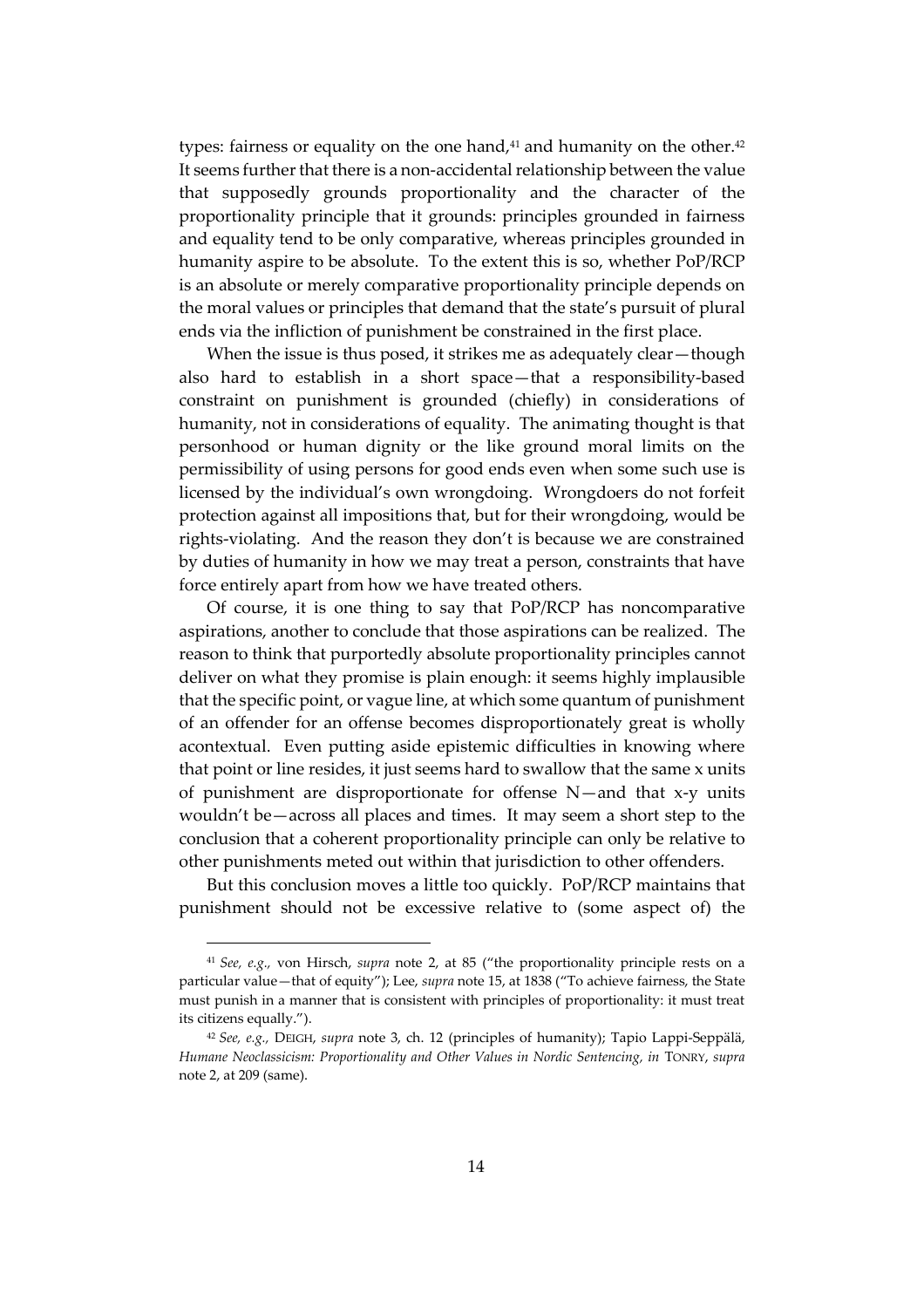wrongdoer's moral responsibility. As a gradable adjective, "excessive" is a context-sensitive predicate. 43 Thus, what is excessive will be sensitive to "the prevailing political culture,"<sup>44</sup> and "reflect diverse historical, cultural, and political influences." <sup>45</sup> Part of the relevant context is the general punishment regime, at least to the extent it is accepted as legitimate or appropriate, and perhaps even if otherwise. In this way, it is true that other sentences form part of the context needed to determine whether a given punishment is excessive. Yet the fact that context-sensitivity is built into even supposedly noncomparative assessments of punishment disproportionality does not reduce such assessments to comparative ones. For a comparative proportionality principle, other punishments are more than just part of the relevant *context* of application; they are ineliminable components of the principle's *content:* whether a given punishment is excessive or disproportionate is *defined* by reference to other punishments. That is not true of non-comparative proportionality principles notwithstanding what I acknowledge to be their context-sensitivity.<sup>46</sup>

Does it follow that all is hunky-dory if the state inflicts radically disparate punishments on two offenders for identical offenses so long as neither punishment is excessive relative to offender responsibility? Not at all. Such disparities do not infringe the proportionality principle (as I construe it). But proportionality is not the only principle that bears on the justice or permissibility of particular inflictions of punishments, $47$  and an

<sup>43</sup> *See, e.g.,* Christopher Kennedy, *Vagueness and Grammar: The Semantics of Relative and Absolute Gradable Adjectives,* 30 LINGUISTICS & PHIL. 1 (2007).

<sup>44</sup> Tapio Lappi-Seppälä, *supra* note 42, at 228.

<sup>45</sup> Tonry, *supra* note 13, at 21.

<sup>46</sup> My claim here is related to Duus-Otterström's distinction between "contextsensitivity" and "convention-sensitivity," Göran Duus-Otterström, *Retributivism and Public Opinion: On the Context Sensitivity of Desert,* 12 CRIM. L. & PHIL. 125, 132 (2018), but claims more. For one thing, his distinction is offered as a way to make sense of different accounts of what a wrongdoer *deserves* while mine concerns what punishments are *excessive*. These are different inquiries so long as desert is not the full measure of excessiveness—a matter to be explored in subsection 3.3. Moreover, Duus-Otterström allows only that social context affects the quality and amount of harm that a given act of wrongdoing imposes or risks. He is certainly right about that. I'm contending further that context, including legal practices, bear on what would be an excessive punitive response even holding the harms of a given criminal act constant.

<sup>47</sup> *See, e.g.,* von Hirsch, *supra* note 2, at 78 (emphasizing that "[p]roportionality . . . is not the only value involved—there may be countervailing reasons of various sorts for departing from proportionality"); *but see id.* at 75-76 (deeming it a "fundamental objection" to the "range theories" associated with Norval Morris that they "would allow two offenders, whose conduct is equally reprehensible but who are considered (say) to present differing degrees of risk, to receive different punishments").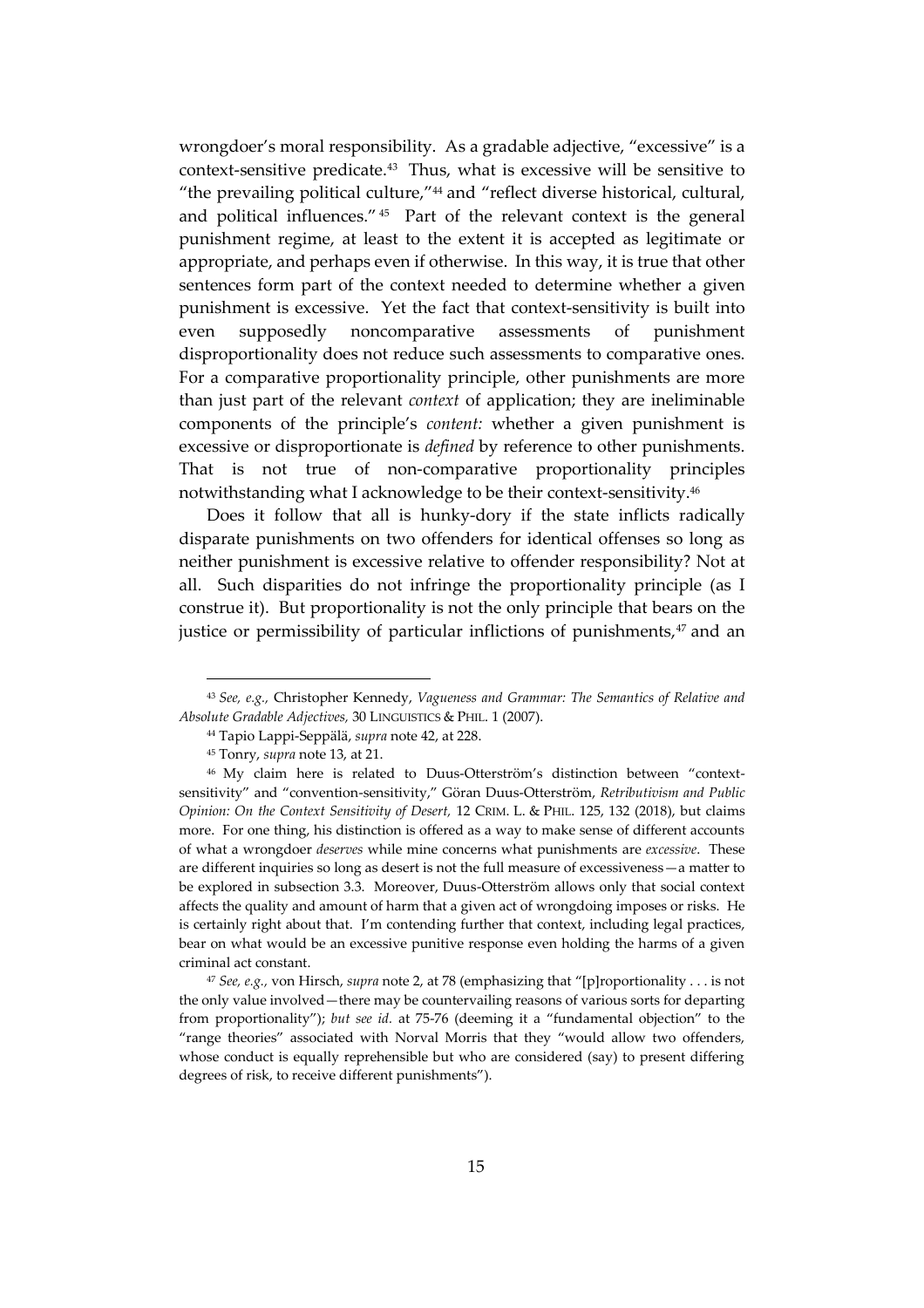equality principle directing that likes should be treated alike is also part of the full moral accounting. 48

#### **3.3. From "responsibility" to "culpability in regard to wrongdoing"**

I have argued thus far that the principle of proportionality that goes with constrained pluralism—PoP/RCP—is a noncomparative ceiling version of proportionality: it prohibits, or weighs forcefully against, punishments that are excessive relative to some aspect of an offender's responsibility. I've needed the "some aspect of" qualifier because proportionality theorists do not usually say that punishment should be proportional to a wrongdoer's "responsibility," full stop (and it wouldn't be very informative if they did). Instead, they draw from a large number of responsibility terms, saying that punishment should be proportional to, or not excessive relative to, the offender's "desert," "blameworthiness," "culpability," "fault," or "guilt."<sup>49</sup> So the last task is to identify the particular responsibility relatum to which, per PoP/RCP, punishment should not be excessively disproportionate.

To emphasize what is probably obvious, we're interested in concepts, operators, or properties, not word meanings. I have no doubt that some significant portion of the nominal diversity regarding the proportionality base is *only* nominal: Taylor says that punishment shouldn't be disproportionate to offender "blameworthiness," Jhankar says it shouldn't be disproportionate to offender "culpability," but they have the same idea in mind. On the other hand, it's not *all* nominal: surely diverse concepts are floating in the poorly regimented sea of our linguistic practices. In my view, the multiplicity of terms in the literature corresponds moderately well to a multiplicity of underlying concepts, and that four distinct moral responsibility concepts figure prominently in the story: DESERT, BLAMEWORTHINESS, FAULT, and CULPABILITY. So our task comprises two

<sup>48</sup> Some defenders of equality-grounded bracket principles of proportionality agree that principles of humanity supply some upper noncomparative limits on punishment severity, but believe that this is not the function of proportionality principles, rightly understood, which are essentially comparative. *See, e.g.,* GARDNER, *supra* note 4, at 222 n.15; von Hirsch, *supra* note 2, at 77-78. On my picture, this gets things backwards: the principle of proportionality is grounded in principles of humanity and is essentially absolute, but punishment is also constrained by principles of equality which are comparative.

<sup>49</sup> *See, e.g.,* Jacob Bronsther, *Vague Comparisons and Proportional Sentencing,* 25 LEGAL THEORY 26, 36 (2019) ("moral desert"); Stephen F. Smith, *Proportional Mens Rea,* 46 AM. CRIM. L. REV. 127, 127 (2009) ("blameworthiness"); John F. Stinneford, *Punishment Without Culpability,* 102 J. CRIM. L. & CRIMINOLOGY 653, 659 (2012) ("culpability"); Michael J. Zimmerman, *The Immorality of Punishment: A Reply to Levy,* 9 CRIM. L. & PHIL. 113, 116 (2013) ("guilt").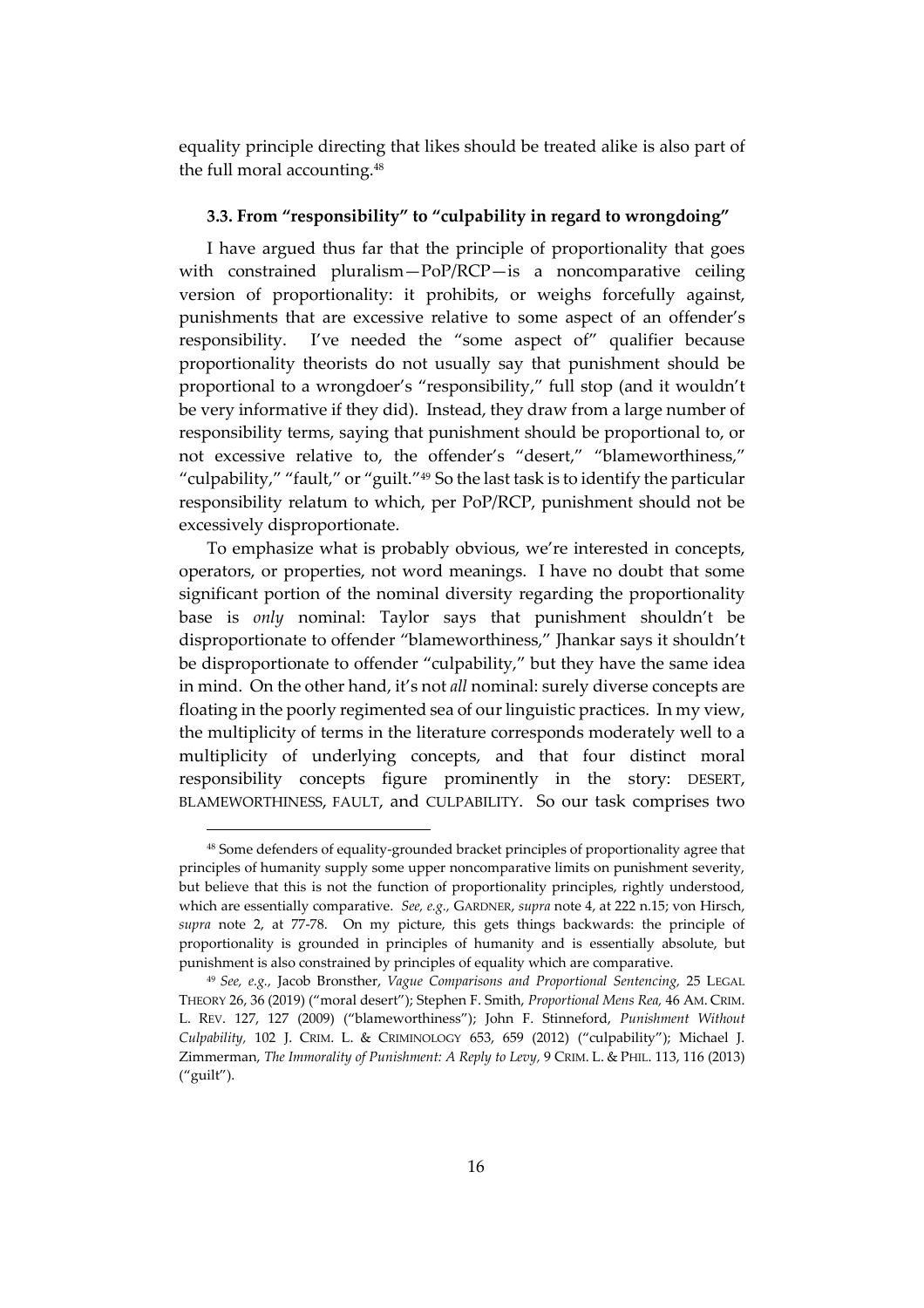parts: to disambiguate the potentially relevant moral concepts, fine-tuning where possible; and, if more than one responsibility concept remains eligible for the role, to explain why the proportionality relatum is the one that it is. I won't complete that two-part task in this final section but hope to make some progress.

Let's start with desert and blameworthiness, a pair of concepts that differ in one essential respect but are alike in another.<sup>50</sup> Take desert first. Although much about desert remains mysterious, this is common ground: desert serves a "pro" or "favoring" function. That A deserves some treatment or state of affairs is not a normatively inert fact. It has normative force or significance, a significance often put in terms either of value or of reasons and duties. To a first pass, that A deserves some treatment increases the impersonal value of the state of affairs in which that treatment obtains for A, or creates reasons of some stringency for some suitably situated others to bring that state of affairs about.<sup>51</sup> This is a desert-general truth: it applies across the waterfront of valid desert claims regardless of their contents.

Of course, we're not interested in all desert claims, such as whether Pat deserves a medal or Jody deserves a second chance. We're interested in "negative desert" or "retributive desert": the desert that supposedly links some bad consequence for an agent (punishment, suffering, hard treatment, what-have-you) to some wrongful behavior by the agent (wrongdoing, blameworthy wrongdoing, culpable willings, or the like). Retributivists are like moviegoers: they believe that the placeholders "bad consequence" and "wrongful behavior" can be given content such that it is true, sometimes or often, that A deserves a bad consequence in virtue of their wrongful conduct, where their deserving such bad consequences makes it good that they get them, or makes it the case that somebody should give it to them.

Blameworthiness is different. That an agent is blameworthy does not by itself *favor* blaming them. Rather, to be blameworthy is to forgo or forfeit an immunity from being subject to a range of blaming practices involving directed criticism, censure, castigation, distancing, retaliation, infliction of costs or hardship, punishment, and the like, that you would otherwise enjoy. <sup>52</sup> This difference in normative function can be highlighted by

<sup>50</sup> This discussion draws from my manuscript, "Blameworthiness, Desert, and Luck" (unpublished ms., dated 6/25/20).

<sup>&</sup>lt;sup>51</sup> In putting things this way, I aim to be agnostic regarding which normative concept, good and reason, is passing the buck to the other.

<sup>52</sup> I'm with Michael Zimmerman, *see* Michael Zimmerman, *Varieties of Moral Responsibility, in* RANDOLPH CLARKE, MICHAEL MCKENNA & ANGELA M. SMITH, EDS., THE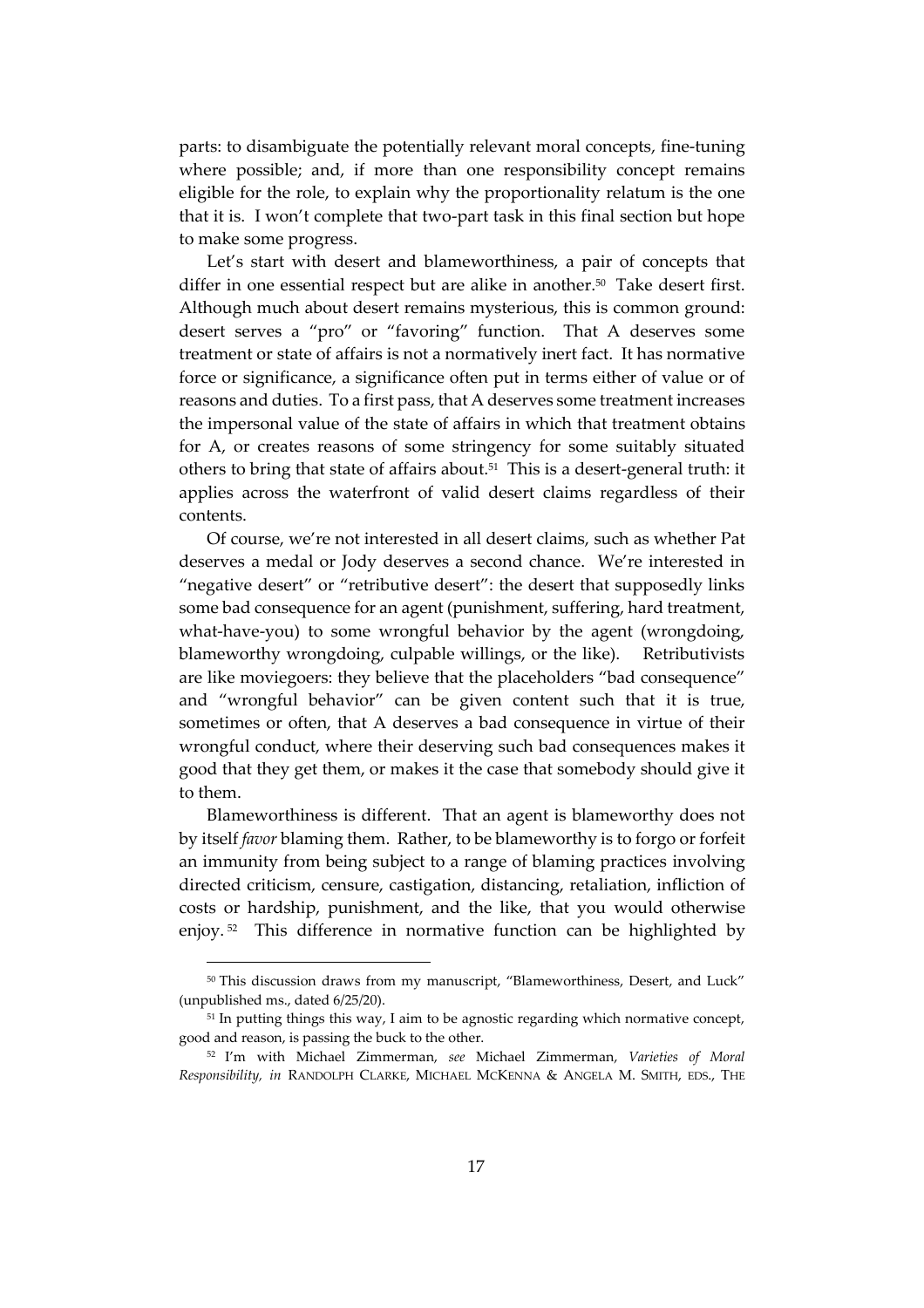reflecting on the proposition, ubiquitous in punishment theory, that "to be blameworthy is to deserve blame." On the picture I offer, that is strictly false: to be blameworthy is to be *liable to* blaming practices, not to *deserve* them. This is why even anti-retributivists object, say, to strict liability offenses. Their complaint is not that strict liability licenses punishment without negative desert—after all, many anti-retributivists believe that negative desert is no part of our moral universe, that nobody *deserves* to be punished53—but that it impermissibly results in punishment of persons who haven't made themselves liable to punishment or censure.

That's the difference: desert serves a favoring function, and blameworthiness serves a liability function. Here's the similarity: both blameworthiness and desert are relational concepts with a triadic structure. This is famously true of desert, as Joel Feinberg observed a half century ago: an agent deserves a "desert object" (DO) on account of some quality or action of the agent, the "desert base" (DB). 54 It is true as well of blameworthiness: an agent is liable to "blaming practices" (BP) in virtue of some quality or action of the agent, A's "blaming base" (BB).

Now we reach fault and culpability. "Fault," of course, is the standard term for what I've just called the "blaming base." An agent is at fault when failing to satisfy a standard fairly imposed upon them. And their being at fault renders them fairly liable to blame. In contrast, fault is not the base for retributive desert. Many retributivists believe that the desert base for negative desert is better framed as "culpability," or "culpable wrongdoing," where culpability consists of morally insufficient regard or concern—and thus a morally objectionable quality of will—in action. Culpability is a type of fault: it is the fault of failing to meet the moral demand, imposed on us all, to conduct ourselves with adequate regard for the rights and interests of others. So there is no faultless culpability. But because culpability is only one type of fault, there is nonculpable fault. The sentry who falls asleep is

NATURE OF MORAL RESPONSIBILITY: NEW ESSAYS 45 (2015), in strongly resisting the suggestion that there exists a *single* behavior or mental state properly denominated "blame," and that our task is to excavate its "essence." Justin D. Coates & Neal A. Tognazzini, *The Contours of Blame, in* JUSTIN D. COATES & NEAL A. TOGNAZZINI, BLAME: ITS NATURE AND NORMS 3, 8 (2013).

<sup>53</sup> Anti-retributivists have diverse views about desert. Some (e.g., Victor Tadros) reject desert claims categorically. They deny that A deserves DO in virtue of DB for all values of A, DO, and DB. Others (e.g., Nathan Hanna) grant the truth of some desert claims but deny that a person can ever deserve a treatment or a state rightly describable as "bad"; they accept "positive" desert but reject "negative" desert. Still others (e.g., David Dolinko) can accept the wrongdoers instantiate negative desert while denying that the state is ever justified in acting to realize their negative desert.

<sup>54</sup> JOEL FEINBERG, *Justice and Personal Desert, in* DOING AND DESERVING (1970).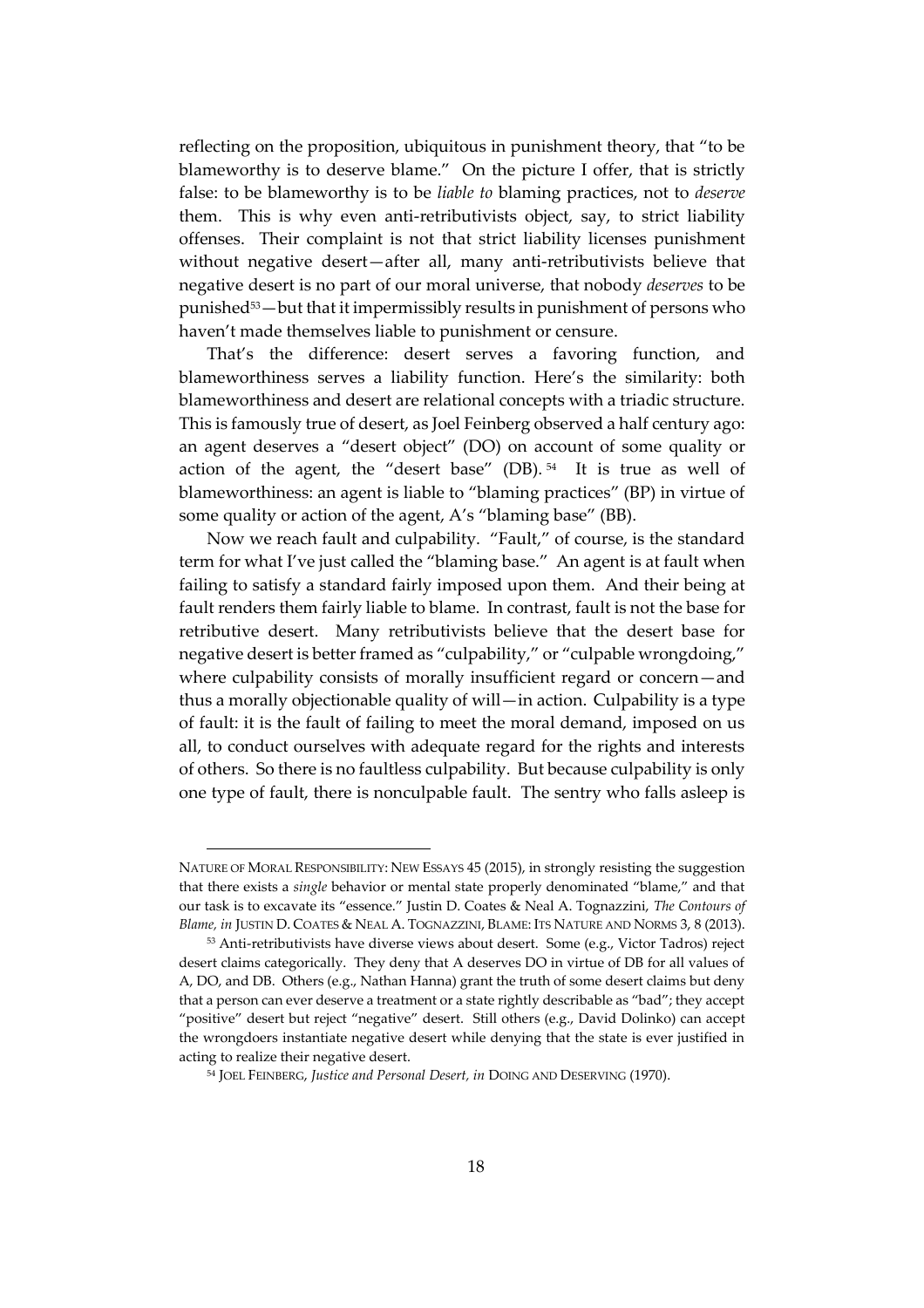at fault, hence liable to reasonable blaming practices, even if not culpable, hence not deserving any disagreeable consequences or ill-treatment.<sup>55</sup>

To summarize:

DESERT: What it is for an agent, A, to deserve some treatment or state because of some conduct or quality of A's is for it to be impersonally non-instrumentally good that A get that treatment or state, or for some agent(s) to have (special or stringent) reason to bring that treatment or state about, in virtue of A's conduct or quality.

NEGATIVE DESERT: An agent, A, deserves bad consequences, or a setback to their interests, in virtue of their culpable wrongdoing.

CULPABILITY: What it is for an agent, A, to be morally culpable for conduct is for that conduct to issue from A's insufficient regard for the interests of others, and thereby to instantiate a morally objectionable quality of will.

BLAMEWORTHINESS: What it is for A to be blameworthy for some conduct, event, or state is for A to be at fault with regard to that conduct, event, or state, and thereby to be rendered liable to reasonable blaming practices (by some agent(s)) to which A would otherwise be morally immune.

FAULT: What it is for A to be at fault with regard to some conduct, event or state is for A to engage in that conduct, or to allow that event to occur or state to obtain, in consequence of A's failure to satisfy a fairly imposed standard.

If this stab at conceptual analysis and disambiguation is broadly on target, how does it advance our understanding of the responsibility notion that serves as the base relatum for PoP/RCP? Here are three suggestions.

First, their triadic character renders contentions that punishment should be proportional (or not excessively disportionate) either to "desert" or to "blameworthiness" ambiguous. Such claims could refer, on the one hand, to the treatments that are favored (for desert) or to which the agent is liable (for blameworthiness), or, on the other, to the conduct (culpable wrongdoing, fault) that serves as grounds or bases for such treatments.

Second, it is not very plausible that punishment severity should be constrained in proportion either to the-suffering-that-the-wrongdoer-

<sup>55</sup> Or so I argue in *Negligence and Culpability: Reflections on Alexander and Ferzan*, \_\_ CRIM. L. PHIL. \_\_ (forthcoming 2021).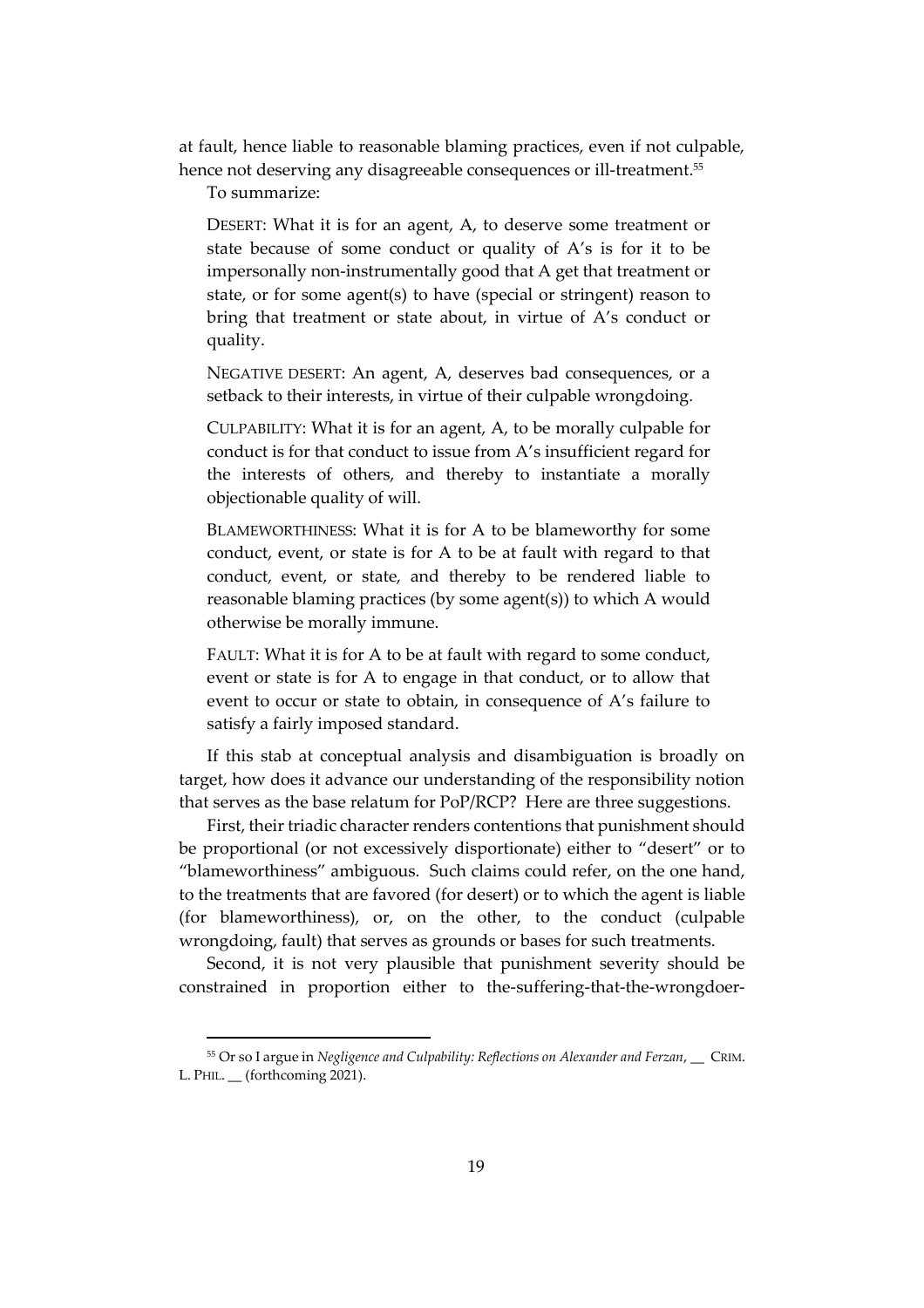deserves (the DO) or to the blame-to-which-the-wrongdoer-is-liable (the BP), and essentially for the same reason.

Again, take desert first. If a wrongdoer's desert object is to serve as a constraint on legal punishment, the content of that constraint would most naturally enjoin the infliction of punishment *more severe than* the bad consequences that the agent deserves, not the infliction of punishment *excessive relative to* those deserved bad consequences. Because what is deserved and what is inflicted (as punishment) are measured in the same currency, it is intuitively likelier that the severity of bad consequences that are deserved would serve as a *cap* on the severity of bad consequences that may justly be inflicted rather than as a *base* against which still more severe punishments are assessed for disproportionality. This is not an argument that an offender's desert object does *not* supply the constraint on punishment severity that responsibility-constrained pluralists seek. It's a surmise that, if the desert object—i.e., the bad consequences that the wrongdoer deserves—*does* play that role, it does so *in lieu of* a proportionality principle, not as a relatum within it. The principle "*no more than* what the wrongdoer deserves" is different from the principle "*not disproportionate relative to* what the wrongdoer deserves," and is not a principle *of proportionality.*

Much the same is true about blameworthiness. I have said that to be blameworthy is to be rendered liable to blaming practices. Which practices, and how much of them? Unfortunately, too many forms of blame and too diverse an array of considerations appear on reflection to be relevant to permissible blaming to permit any highly informative or detailed answer to these questions. Though it will strike some as a dodge, I fear that we can say little more than that a blameworthy agent is made liable to "reasonable blaming practices," where reasonableness is a function of the factors that make the actor's conduct faulty in the first place and much else besides: whether they had done it before; the agent's background and upbringing and the breadth of their opportunities to avoid wrongdoing; the treatment accorded other, similarly situated actors; the "standing" of those who would impose blame; the likelihood that a strong response would have a positive effect on future behavior by this agent or by similarly situated others, and so forth. 56 But whatever kinds of blame a faulty agent becomes liable to, the practices to which they are liable do not constitute a promising

<sup>56</sup> For myself, I think it clear that the consequences traceable (in the right ways) to a blameworthy act also bear on the reasonableness of a given blaming response. But I acknowledge that that's modestly controversial. It is much less controversial than whether consequences of a wrongful act bear on the actor's negative desert, although the questions are often conflated.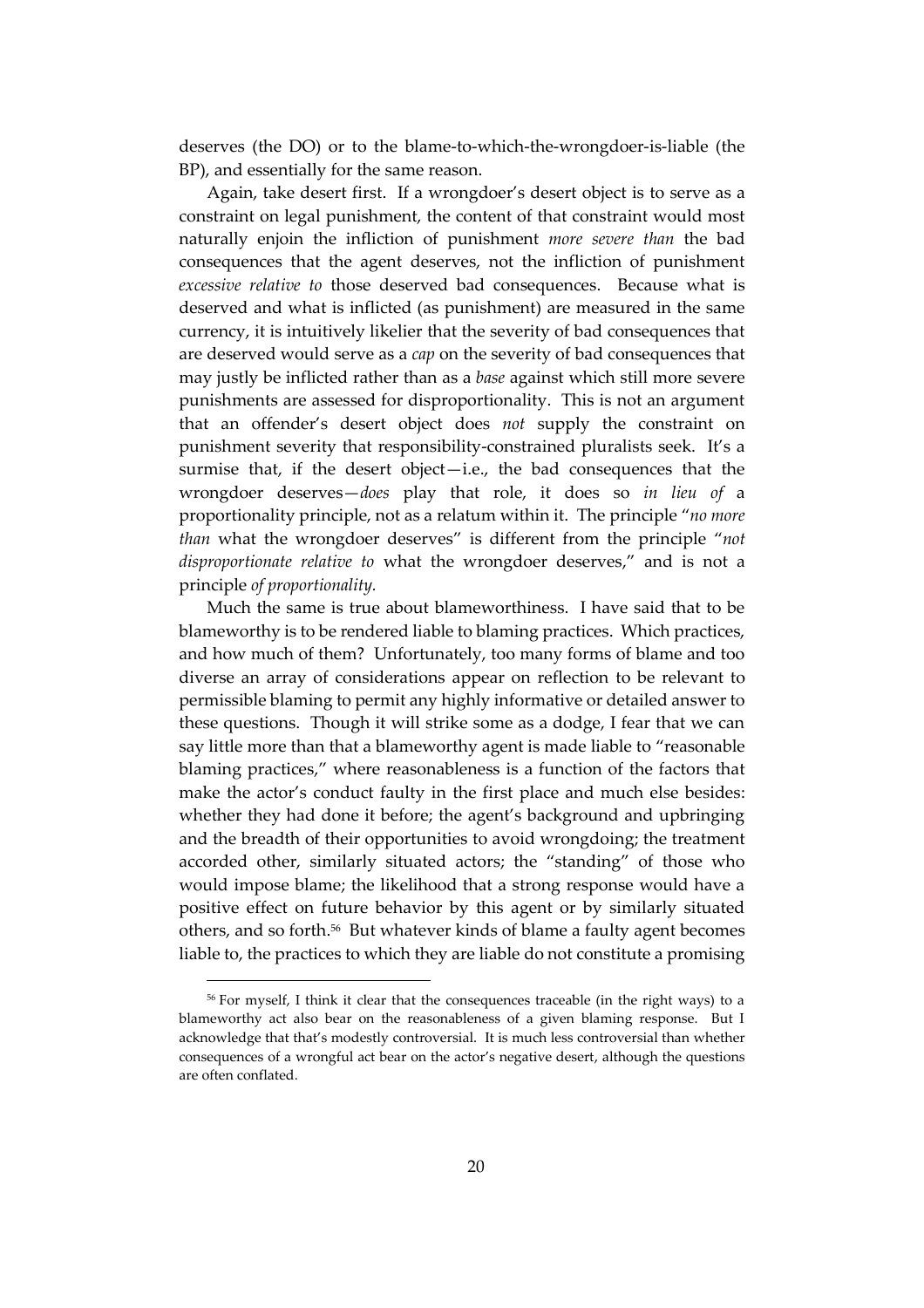proportionality base. It's a natural thought that a wrongdoer shouldn't be subjected to harsher punishment than they are liable to; it's an awkward thought that the punishment shouldn't be disproportionately severe relative to what they're liable to. This suggestion, just like the idea that punishment should not be disproportionate to the bad consequences that a wrongdoer deserves, involves, as it were, "one thought too many."

Third, it *is* very plausible that punishment should not be excessively severe relative to the agent's culpability in wrongdoing. Whether it is not only plausible but correct is a question that I cannot pursue in this already overlong contribution, in part because a persuasive answer can't be worked out from the relevant concepts, but involves substantive claims about justice or political morality and therefore requires substantive arguments. Instead, I'll close with two observations about a culpability-centered proportionality base.

The major question that divides scholars who defend some version of a culpability-centered proportionality principle is whether the proportionality base that constrains punishment severity involves only internal factors that constitute an agent's culpability or also includes harms that their wrongdoing realizes or causes. It is important to note that there are (at least) three options in this space, not just two. Call the position that culpability alone constrains punishment severity "culpability in wrongdoing." On this view, punishment of the attempted murderer and of the successful murder should be equally severe, ceteris paribus. But two different positions contrast with this culpability-only account. The more distant alternative might be dubbed "culpability and harm." It maintains that punishment should be constrained by some amalgam of culpability and "the amount of harm done." An intermediate view—I'll call it "culpable wrongdoing"—includes within the proportionality base any harms that are *constitutive* of the wrong done (unlike the first view), but not harms that are *caused by* the wrong done (unlike the second). All of these positions appear to have scholarly defenders—Alexander and Ferzan of "culpability in wrongdoing";<sup>57</sup> Hart, von Hirsch, and Duff of "culpability and harm";<sup>58</sup> Gardner of "culpable wrongdoing."<sup>59</sup>

<sup>57</sup> *See* ALEXANDER & FERZAN, *supra* note 23, at ch.5.

<sup>58</sup> *See supra* note 8.

<sup>59</sup> GARDNER, *supra* note 4, at 227-34 (arguing that wrongdoing is partly internal to blameworthiness, because "blameworthiness is always blameworthiness in respect of some action"). The same could be true of culpability, even though Gardner himself appears to treat culpability and blameworthiness interchangeably, *id.* at 225-27, which I am arguing against.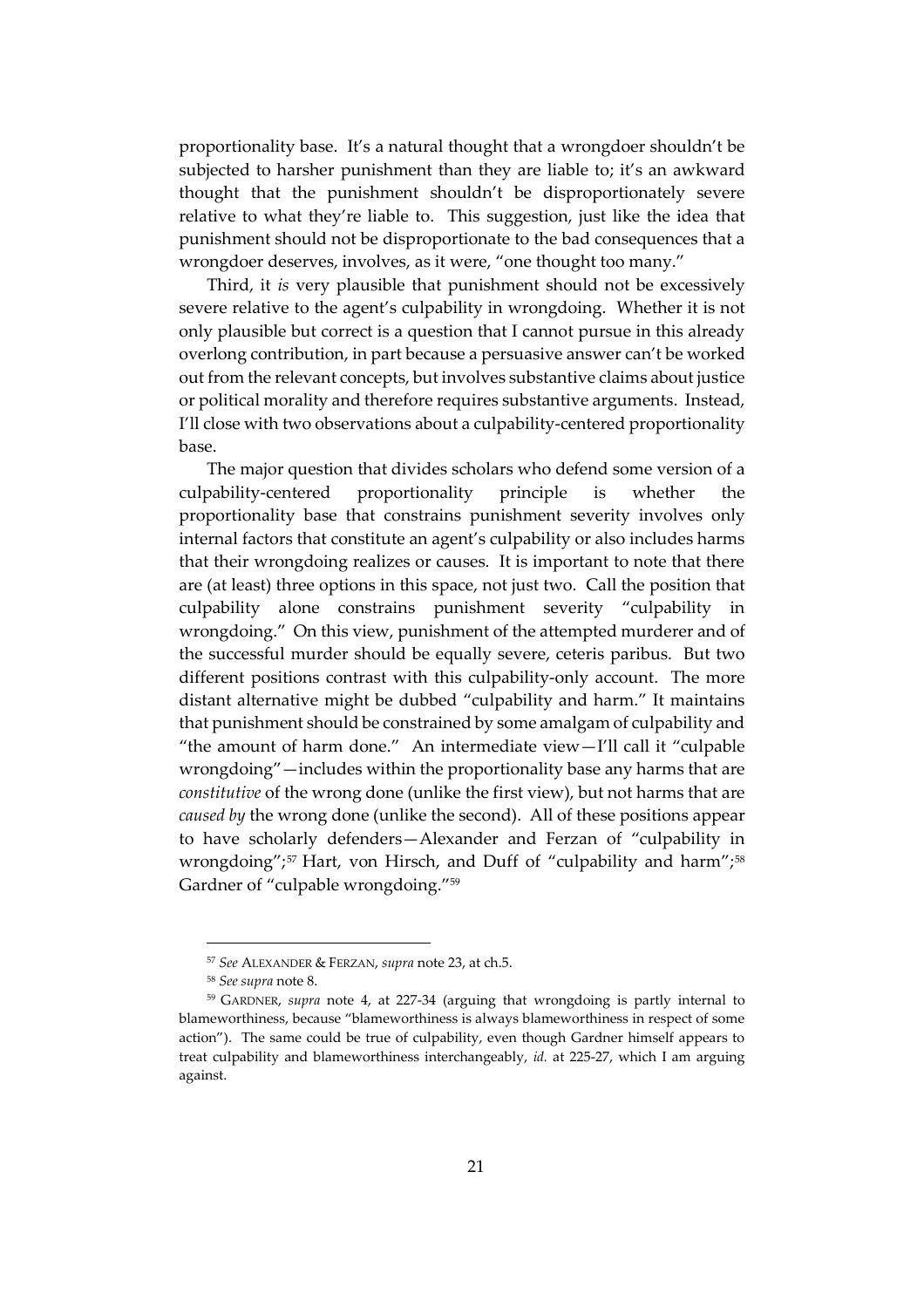Whichever approach one takes to the relevance of harm (harm counts insofar as it is constitutive of the wrong; harm counts whenever constitutive of, or caused by, the wrong; harm doesn't count), it is a separate question whether the culpability that matters is limited to states of mind occurrent with the willed bodily movements that make up the actus reus of the offense or of the wrong. I believe that it does not. To the contrary, the culpability that constrains punishment severity, in my judgment, is the agent's culpability "in relation to their wrongdoing." This is a temporally extended notion, and thus embraces pre-action behaviors and associated mental states (e.g., planning, premeditation) as well as post-action ones (e.g., apology and remorse). $\rm ^{60}$ 

#### **Conclusion**

Criminal law theorists overwhelmingly agree that, to be morally just, criminal punishment must comport with a principle of proportionality. Yet they are not close to agreement regarding any of the principle's elements which relata must be kept in proportion, whether the principle condemns only supra-proportionate punishments or infra-proportionate punishments too, whether proportionality has absolute (cardinal) or only comparative (ordinal) implications, what values or considerations explain its force, and more. Hence this symposium.

This article has maintained that the start of wisdom is to get clearer on the more general theory of punishment in which the supposed principle of proportionality is embedded. After all, a principle of proportionality that best fits a positive retributivist justification of punishment will differ in function and content from one that fits a classical utilitarian justification (if one does). The most compelling and widely accepted justification of punishment, I have claimed, is some version of a responsibility-constrained pluralism. A principle of proportionality for such a theory, I have further argued, will prohibit only excessively severe punishments, not also unduly lenient ones, and will endeavor to measure and police excessiveness in terms that are at least partly "cardinal" or absolute, not wholly dependent on comparisons to other punishments imposed in the jurisdiction on other offenders. The feature of the offender, or the aspect of their responsibility, to which punishment should not be disproportionately severe presents a tougher question. I have suggested (without supportive argument) that it

<sup>60</sup> For tentative explorations, see my *Negligence and Culpability, supra* note \_\_, at section 4; Gabriel S. Mendlow, *Punishment Proportionate to What?,* \_\_ CRIM. L. & PHIL. \_\_ (this issue).